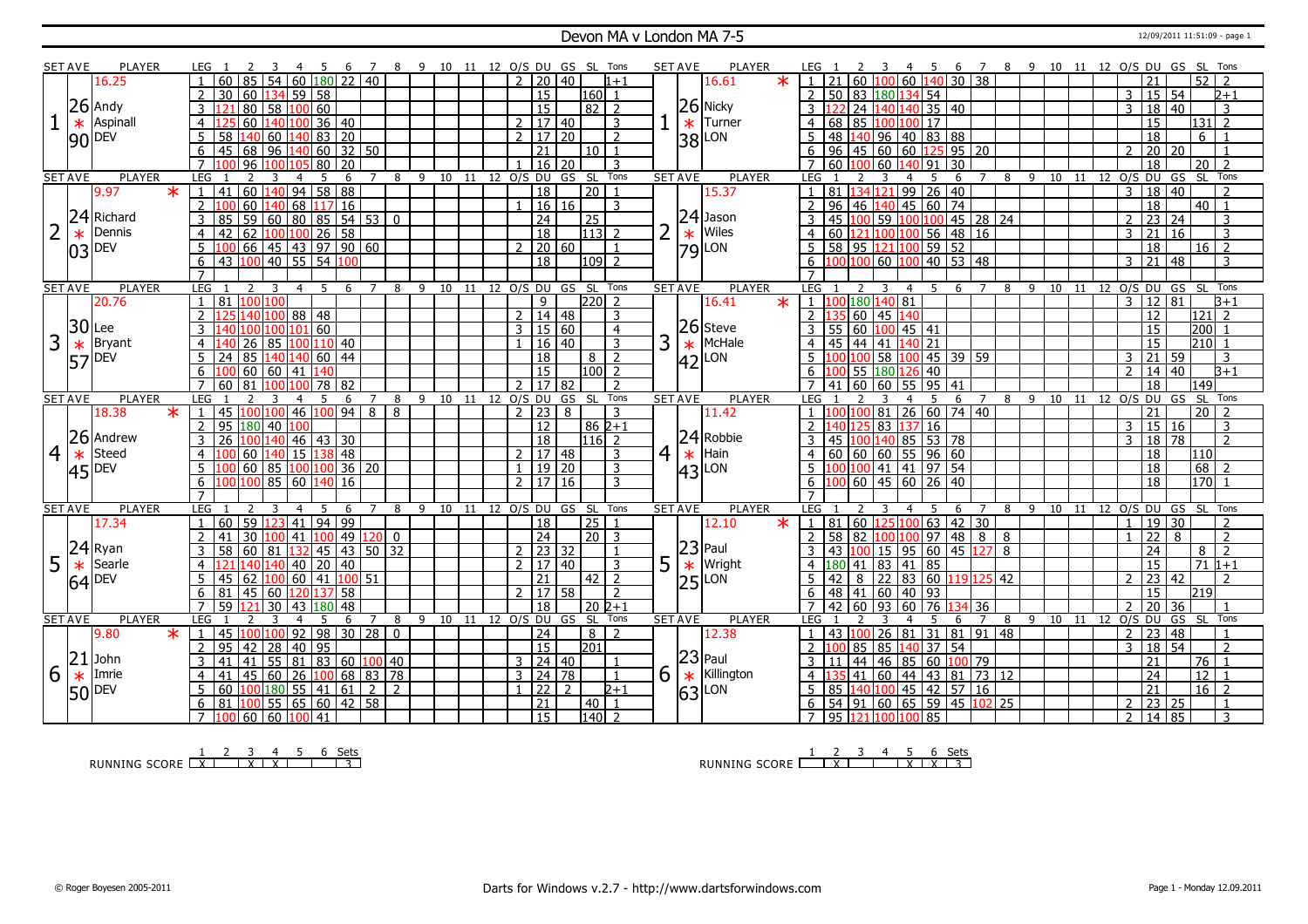#### Devon MA v London MA 7-5 12/09/2011 11:51:09 - page 2

|    | <b>SET AVE</b>      | <b>PLAYER</b>                                            | LEG 1               |                         |                               |                                |                | - 5 | - 6             |   | $\overline{7}$ |                    |                          |                |                 |                |                 |                     | 8 9 10 11 12 O/S DU GS SL Tons   |                |   | <b>SET AVE</b> | <b>PLAYER</b>                                     | LEG <sub>1</sub>    |                 |                 | 3              |                          | 4<br>- 5       |             |                 | 6 7                             |                                               |                | 8 9 10 11 12 O/S DU GS SL Tons |    |                    |                |                 |                 |                 |                |                |
|----|---------------------|----------------------------------------------------------|---------------------|-------------------------|-------------------------------|--------------------------------|----------------|-----|-----------------|---|----------------|--------------------|--------------------------|----------------|-----------------|----------------|-----------------|---------------------|----------------------------------|----------------|---|----------------|---------------------------------------------------|---------------------|-----------------|-----------------|----------------|--------------------------|----------------|-------------|-----------------|---------------------------------|-----------------------------------------------|----------------|--------------------------------|----|--------------------|----------------|-----------------|-----------------|-----------------|----------------|----------------|
|    |                     | 13.19                                                    |                     | 44                      | n                             | 55 100 140 30 32               |                |     |                 |   |                |                    |                          |                |                 |                |                 | 19 32               |                                  | 3              |   |                | $\ast$<br>6.03                                    | ∙ĵ.                 |                 |                 |                | 140 60 60 28 60 0        |                |             |                 |                                 |                                               |                |                                |    |                    |                | 21              |                 | 30              |                |                |
|    |                     |                                                          | $\overline{2}$      |                         | <b>251</b>                    | 140 51 60                      |                |     |                 |   |                |                    |                          |                |                 | $\overline{2}$ |                 | 14 60               |                                  | $\overline{3}$ |   |                |                                                   | $\overline{2}$      |                 |                 |                | 60 83 100                |                |             |                 |                                 |                                               |                |                                |    |                    |                | 12              |                 | 158             |                | $\mathcal{D}$  |
|    | 27                  | Lee                                                      | $\overline{3}$      | 85                      | 85 81 135 95 10 10            |                                |                |     |                 |   |                |                    |                          |                |                 | $\overline{3}$ |                 | 21 10               |                                  | $\overline{1}$ |   |                | $23$ Lewis                                        | 3                   |                 |                 |                | $96$ 58 24 95 40 16      |                |             |                 |                                 |                                               |                |                                |    |                    |                | 21              |                 | 32              |                |                |
| 7  | $\ast$              | Watts                                                    | $\overline{4}$      | 134 180 140 31   12   0 |                               |                                |                |     |                 |   | $\overline{4}$ |                    |                          |                |                 | $\mathbf{1}$   |                 | 19 4                |                                  | $3+1$          |   | $\ast$         | McGurn                                            | $\overline{4}$      |                 |                 |                | $141$ 60 60 83 85 81     |                |             |                 |                                 |                                               |                |                                |    |                    |                | 18              |                 | $\overline{91}$ |                |                |
|    |                     | <b>DEV</b>                                               | $\overline{5}$      |                         |                               |                                |                |     |                 |   |                |                    |                          |                |                 |                |                 |                     |                                  |                |   |                | LON                                               | 5                   |                 |                 |                |                          |                |             |                 |                                 |                                               |                |                                |    |                    |                |                 |                 |                 |                |                |
|    | 45                  |                                                          | 6                   |                         |                               |                                |                |     |                 |   |                |                    |                          |                |                 |                |                 |                     |                                  |                |   | 51             |                                                   | 6                   |                 |                 |                |                          |                |             |                 |                                 |                                               |                |                                |    |                    |                |                 |                 |                 |                |                |
|    |                     |                                                          | $\overline{7}$      |                         |                               |                                |                |     |                 |   |                |                    |                          |                |                 |                |                 |                     |                                  |                |   |                |                                                   |                     |                 |                 |                |                          |                |             |                 |                                 |                                               |                |                                |    |                    |                |                 |                 |                 |                |                |
|    | <b>SET AVE</b>      | <b>PLAYER</b>                                            | LEG                 |                         | 2                             | 3                              | $\overline{4}$ | - 5 | - 6             |   |                |                    |                          |                |                 |                |                 |                     | 7 8 9 10 11 12 0/S DU GS SL Tons |                |   | <b>SET AVE</b> | <b>PLAYER</b>                                     | LEG                 |                 |                 | $\overline{3}$ | $\overline{4}$           |                | 5           | 6               | $\overline{7}$                  |                                               |                | 8 9 10 11 12 0/S DU GS SL Tons |    |                    |                |                 |                 |                 |                |                |
|    |                     | 5.98<br>$\ast$                                           |                     | 41                      | 18 59 24 60 36                |                                |                |     |                 |   |                |                    |                          |                |                 |                | $\overline{18}$ |                     | 263                              |                |   |                | 13.95                                             |                     |                 |                 |                | $140$ 100 40 20          |                |             |                 |                                 |                                               |                |                                |    |                    | $\overline{1}$ | 16              | $\overline{20}$ |                 |                | $\overline{4}$ |
|    |                     |                                                          | $\overline{2}$      | 81                      | 40                            | 140                            |                |     | 60 40 40        |   |                |                    |                          |                |                 |                | 16              | l 40                |                                  | $\mathcal{L}$  |   |                |                                                   |                     | 60              | 60              | 60             |                          |                | 40 100 21   |                 |                                 |                                               |                |                                |    |                    |                | $\overline{18}$ |                 | 60              |                | $\overline{2}$ |
|    |                     | $22$ Paul                                                | $\overline{3}$      | 60                      | 58 60 85 44 78 96             |                                |                |     |                 |   |                | $\overline{0}$     |                          |                |                 |                | $\overline{24}$ |                     | $ 20\rangle$                     |                |   |                | $25$ Richard                                      | 3                   | 98              | 60              |                |                          |                |             |                 | 44 100 60 39 80 20              |                                               |                |                                |    |                    | $\mathbf{1}$   | $\overline{22}$ | 20              |                 |                | $\mathbf{1}$   |
| 8  |                     | Milford                                                  | 4                   | 100                     | 85 96 100 40 55               |                                |                |     |                 |   |                |                    |                          |                |                 |                | $\overline{18}$ |                     | $\overline{25}$                  | $\mathcal{P}$  | 8 | $\ast$         | Angelo                                            | $\overline{4}$      | 41 1            |                 |                | 140 41 97 100            |                |             | $\overline{35}$ | $\overline{47}$                 |                                               |                |                                |    |                    | $\overline{3}$ | $\overline{21}$ | $\overline{47}$ |                 |                | 2              |
|    | $\ast$              | <b>DEV</b>                                               | 5 <sup>1</sup>      | 60 24 118 59 81 60      |                               |                                |                |     |                 |   |                |                    |                          |                |                 |                | $\overline{18}$ |                     | 99                               | $\overline{1}$ |   |                |                                                   | -5                  |                 |                 |                | 25 100 60 137 137 42     |                |             |                 |                                 |                                               |                |                                |    |                    | $\mathcal{E}$  | $18 \mid 42$    |                 |                 |                | $\mathbf{3}$   |
|    | 321                 |                                                          | 6                   |                         |                               |                                |                |     |                 |   |                |                    |                          |                |                 |                |                 |                     |                                  |                |   |                | $ 74 $ LON                                        | 6                   |                 |                 |                |                          |                |             |                 |                                 |                                               |                |                                |    |                    |                |                 |                 |                 |                |                |
|    |                     |                                                          | $\overline{7}$      |                         |                               |                                |                |     |                 |   |                |                    |                          |                |                 |                |                 |                     |                                  |                |   |                |                                                   |                     |                 |                 |                |                          |                |             |                 |                                 |                                               |                |                                |    |                    |                |                 |                 |                 |                |                |
|    | <b>SET AVE</b>      | <b>PLAYER</b>                                            | LEG                 |                         |                               |                                | $\overline{4}$ | 5   | 6               |   | $7^{\circ}$    | 8                  | 9                        |                | $10 \quad 11$   |                |                 |                     | 12 0/S DU GS SL                  | Tons           |   | <b>SET AVE</b> | <b>PLAYER</b>                                     | LEG                 |                 |                 |                |                          | $\overline{4}$ | 5           | 6               | 7 8                             |                                               | $\overline{9}$ | 10                             |    | 11 12 0/S DU GS SL |                |                 |                 |                 | Tons           |                |
|    |                     | 14.85                                                    | $\cdot$ i $\cdot$   |                         | ۱M                            | 140                            |                |     | 60  41  60      |   |                |                    |                          |                |                 |                |                 | $2 \mid 17 \mid 60$ |                                  | 3              |   |                | $\ast$<br>14.00                                   | l 1                 |                 | 41 41 100       |                |                          |                | 60 46 121   |                 |                                 |                                               |                |                                |    |                    |                | 18              |                 | 92              | $\overline{2}$ |                |
|    |                     |                                                          | 2                   | 40                      | 41                            | 60 140 44 76                   |                |     |                 |   |                |                    |                          |                |                 | $\overline{3}$ |                 | 18 76               |                                  | $\overline{2}$ |   |                |                                                   | $\overline{2}$      | 45              | 121             |                | 60 105 134               |                |             |                 |                                 |                                               |                |                                |    |                    |                | 15              |                 | $\overline{36}$ | $\overline{3}$ |                |
|    |                     | 26 Andrew                                                | $\overline{3}$      |                         |                               | 81   99   60   40              |                |     |                 |   |                |                    |                          |                |                 |                |                 | 16 40               |                                  | $\overline{2}$ |   |                | $\begin{array}{c} 24 \\ * \\ 96 \end{array}$ Cock |                     | 55              | $\overline{99}$ |                |                          |                |             |                 |                                 |                                               |                |                                |    |                    |                |                 |                 | 42              | $\overline{2}$ |                |
| 9  |                     | Jackson                                                  |                     |                         |                               | 28                             |                |     |                 |   |                |                    |                          |                |                 |                |                 |                     |                                  | $36$   2       |   |                | Cocks                                             |                     |                 |                 |                | 45 100 60 100            |                |             |                 |                                 |                                               |                |                                |    |                    |                | 18              |                 |                 |                |                |
|    | $\frac{1}{24}$ Jack |                                                          | $\overline{4}$      |                         |                               |                                |                |     | 60 45 62 35     |   |                |                    |                          |                |                 |                | $\overline{21}$ |                     | 5 <sub>1</sub>                   |                | 9 |                |                                                   |                     | 60              |                 |                | 59 81 85 100 60 56       |                |             |                 |                                 | $\overline{16}$                               |                |                                |    |                    | $\overline{2}$ | 20 56           | $\overline{16}$ |                 |                |                |
|    |                     |                                                          | 5                   | 60                      |                               | $\mid$ 60   43   100   63   35 |                |     |                 |   |                |                    |                          |                |                 |                | 21              |                     |                                  | $\overline{z}$ |   |                |                                                   |                     | 81              | 60              | 25             |                          | 100 100        |             | 119             | $\overline{0}$                  |                                               |                |                                |    |                    | $\mathcal{P}$  | $\overline{23}$ |                 |                 |                | 3              |
|    |                     |                                                          | 6                   | 81 <sup>1</sup>         | 45 45 60 60 174 36            |                                |                |     |                 |   |                |                    |                          |                |                 | $\mathcal{P}$  |                 | 20 36               |                                  | $1 + 1$        |   |                |                                                   | 6                   |                 |                 |                | 00 100 85 9              |                | 96 71       |                 |                                 |                                               |                |                                |    |                    |                | 18              |                 |                 | $40$   2       |                |
|    |                     |                                                          |                     |                         |                               |                                |                |     |                 |   |                |                    |                          |                |                 |                |                 |                     |                                  | Tons           |   |                | <b>PLAYER</b>                                     | LEG                 |                 |                 |                |                          | 4              | 5           | 6               |                                 |                                               |                |                                |    |                    |                |                 | 12 0/S DU GS    |                 | SL Tons        |                |
|    |                     |                                                          |                     |                         |                               |                                |                |     |                 |   |                |                    |                          |                |                 |                |                 |                     |                                  |                |   |                |                                                   |                     |                 |                 |                |                          |                |             |                 |                                 |                                               |                |                                |    |                    |                |                 |                 |                 |                |                |
|    | <b>SET AVE</b>      | <b>PLAYER</b>                                            | LEG                 |                         |                               |                                |                | 5   |                 | 6 | 7              | 8                  | 9                        | 10             | 11              |                | 12 0/S DU       |                     | GS SL                            |                |   | <b>SET AVE</b> |                                                   |                     |                 |                 |                |                          |                |             |                 |                                 | 8                                             | 9              | 10                             | 11 |                    |                |                 |                 |                 |                |                |
|    |                     | $\ast$<br>7.36                                           |                     | 60                      | 44                            | 60   60   100                  |                |     |                 |   |                |                    |                          |                |                 |                | 15              |                     | 177                              |                |   |                | 13.32                                             |                     |                 | 58              |                |                          | $100$ 78       |             |                 |                                 |                                               |                |                                |    |                    | 3              | $\overline{15}$ | $\overline{78}$ |                 |                | $\overline{3}$ |
|    |                     |                                                          | $\overline{2}$      | 60                      | $45$ 95 100 68 59             |                                |                |     |                 |   |                |                    |                          |                |                 |                | 18              |                     | $\overline{74}$                  | $\mathbf{1}$   |   |                |                                                   | $\overline{z}$      | 60              |                 |                | 60 47 95 59 40           |                |             |                 |                                 |                                               |                |                                |    |                    | $\mathbf{1}$   | 19   40         |                 |                 | $\overline{1}$ |                |
|    | 22                  | Andrew                                                   | $\overline{3}$      | 60                      | 60                            | $100$ 45 95 60                 |                |     |                 |   |                |                    |                          |                |                 |                | 18              |                     | 81 1                             |                |   |                | $25$ Chris                                        | 3                   | 60              |                 |                | 59 85 100 81 116         |                |             |                 |                                 |                                               |                |                                |    |                    | $\mathbf{3}$   | 18 116          |                 |                 |                | $\overline{2}$ |
|    | $10*$               | Taylor                                                   | $\overline{4}$      |                         | ۱M                            | $60$   96   59   86            |                |     |                 |   |                |                    |                          |                |                 |                |                 | $3 \mid 18 \mid 86$ |                                  | $\overline{2}$ |   | $10 \ast $     | Stevens                                           | 4                   | 80              |                 |                | 58 60 32 100 131         |                |             |                 |                                 |                                               |                |                                |    |                    |                | 18              |                 | 40              | $\overline{2}$ |                |
|    | 21                  | <b>IDEV</b>                                              | 5                   | ۱00                     | 40 60 97 60 96 28 12          |                                |                |     |                 |   |                |                    | 6 <sup>1</sup>           | 2              |                 | $\overline{3}$ | 30              | 2                   |                                  | $\overline{1}$ |   |                | $ 29 $ LON                                        | 5                   |                 |                 |                |                          |                |             |                 |                                 | $60   60   45   42   26   41   43   140   12$ |                |                                |    |                    |                | $\overline{27}$ |                 | 32              | $\overline{1}$ |                |
|    |                     |                                                          | 6                   | 27                      | $60$ 60 136 98 45             |                                |                |     |                 |   |                |                    |                          |                |                 |                | $\overline{18}$ |                     | $\sqrt{75}$ 1                    |                |   |                |                                                   | $6\overline{6}$     |                 |                 |                | 60 100 85 140 42 54 20   |                |             |                 |                                 |                                               |                |                                |    |                    | $\overline{1}$ | $19$ 20         |                 |                 |                | $\overline{2}$ |
|    |                     |                                                          |                     |                         |                               |                                |                |     |                 |   |                |                    |                          |                |                 |                |                 |                     |                                  |                |   |                |                                                   |                     |                 |                 |                |                          |                |             |                 |                                 |                                               |                |                                |    |                    |                |                 |                 |                 |                |                |
|    | <b>SET AVE</b>      | <b>PLAYER</b>                                            | LEG                 |                         |                               |                                |                |     |                 |   |                | 8                  | $\mathsf{q}$             |                | 10 11 12 O/S DU |                |                 |                     | GS SL                            | Tons           |   | <b>SET AVE</b> | <b>PLAYER</b>                                     | LEG                 |                 |                 |                |                          |                |             |                 |                                 | 8                                             | -9             | 10                             | 11 | 12 O/S DU GS SL    | $\overline{1}$ |                 |                 |                 | Tons           |                |
|    |                     | 11.96                                                    | $\overline{1}$      | 43                      | 180                           | 40                             |                |     | 32   60   138   |   |                |                    |                          |                |                 |                | $\overline{18}$ |                     |                                  | $8\sqrt{2+1}$  |   |                | 9.41                                              | $\overline{1}$      | 66              | 85 85           |                |                          | 100 95         |             | $60$ 10         |                                 |                                               |                |                                |    |                    |                | 19 10           |                 |                 |                |                |
|    |                     |                                                          | 2                   |                         | 81                            |                                | 60             |     |                 |   |                | 60   60   50   14  | $\overline{4}$           | $\overline{4}$ |                 |                | $\overline{28}$ | $\overline{4}$      |                                  | $\mathbf{1}$   |   |                |                                                   | $\overline{2}$      | 43              |                 |                |                          |                |             |                 | 60   82   60   85   91   75   0 |                                               | $\mathbf{1}$   |                                |    |                    |                | 27              |                 | $\overline{4}$  |                |                |
|    |                     |                                                          | 3                   | 25                      | 44                            | 28                             |                |     |                 |   |                | 36 78 40 140 52 38 |                          |                |                 |                | $\overline{27}$ |                     | 20                               |                |   | 21             | George                                            | 3                   | 97              | 83              | 61             |                          | 21             | $54$ 45     |                 | 20                              | 10                                            | $6\overline{}$ | $\overline{4}$                 |    |                    |                | $\overline{28}$ | $\overline{4}$  |                 |                |                |
|    |                     | $\left  \frac{21}{11} \right _{\ast}^{\text{Mike}}$ Beal |                     |                         |                               | 45 45                          |                |     | $ 100 $ 26   50 |   |                |                    |                          |                |                 | $\overline{2}$ |                 | 20 50               |                                  | 3              |   | $\ast$         | Killington                                        | 4                   |                 |                 |                | 40                       |                | 27 140 48   |                 |                                 |                                               |                |                                |    |                    |                | 18              |                 | 41              | $\overline{3}$ |                |
|    | 58 DEV              |                                                          | $5^{\circ}$         | 40                      | $40\,$ 60 $\,$ 45 81 63 60 12 |                                |                |     |                 |   |                |                    |                          |                |                 |                |                 | $3 \mid 24 \mid 12$ |                                  | $\overline{1}$ |   | וכד            | LON                                               | $5\overline{5}$     | $\overline{38}$ |                 |                |                          |                |             |                 | 40 42 140 100 95 26 10          |                                               |                |                                |    |                    |                | 24              |                 | 10              |                | $\overline{z}$ |
|    |                     |                                                          | 6                   | 60                      | 82                            | 59 140 60 84 16                |                |     |                 |   |                |                    |                          |                |                 |                |                 | $3 \mid 21 \mid 16$ |                                  | $\mathbf{1}$   |   |                |                                                   | 6                   |                 |                 |                | 47 80 83 85              |                | 66          |                 |                                 |                                               |                |                                |    |                    |                | 18              |                 | 40              |                |                |
|    |                     |                                                          | $\overline{7}$      |                         |                               |                                |                |     |                 |   |                |                    |                          |                |                 |                |                 |                     |                                  |                |   |                |                                                   | $\overline{7}$      |                 |                 |                |                          |                |             |                 |                                 |                                               |                |                                |    |                    |                |                 |                 |                 |                |                |
|    | SET AVE             | <b>PLAYER</b>                                            | LEG                 | - 1                     | $\mathcal{P}$                 | 3                              | 4              | -5  | - 6             |   | 7              | 8                  |                          |                |                 |                |                 |                     | 9 10 11 12 0/S DU GS SL Tons     |                |   | <b>SET AVE</b> | <b>PLAYER</b>                                     | LEG                 |                 |                 | 3              |                          | 45             |             | -6              | 7                               |                                               |                | 8 9 10 11 12 0/S DU GS SL Tons |    |                    |                |                 |                 |                 |                |                |
|    |                     | 10.99<br>$\ast$                                          | 1                   | 60                      | 100  81  140 100  20          |                                |                |     |                 |   |                |                    |                          |                |                 |                |                 | 3   18   20         |                                  | 3              |   |                | 12.53                                             | $\overline{1}$      |                 | 100100          |                | 41 43 58 85 43           |                |             |                 |                                 |                                               |                |                                |    |                    |                | 15              |                 | 231             |                |                |
|    |                     |                                                          | 2                   | 180                     | 60 <sup>1</sup>               | 60                             |                |     | $139$   45   17 |   |                |                    |                          |                |                 | $\overline{2}$ | 17              | $\overline{17}$     |                                  | $2 + 1$        |   |                |                                                   | $\overline{2}$      | 60              |                 |                |                          |                | $100$ 45 60 |                 |                                 |                                               |                |                                |    |                    |                | 18              |                 | 36              | - 3            |                |
|    |                     |                                                          | 3                   | 45                      | l 45 l                        | $35 \mid 55 \mid 60 \mid 86$   |                |     |                 |   |                |                    |                          |                |                 |                | $\overline{18}$ |                     | 175                              |                |   |                | $ 23 $ Jim                                        | 3                   |                 | 60 100          |                | $95$ 80 100 66           |                |             |                 |                                 |                                               |                |                                |    |                    | $\overline{2}$ | 17 66           |                 |                 |                | $\overline{2}$ |
| 12 |                     | $23$ Anthony                                             | $\overline{4}$      |                         | 60                            | 100                            |                |     | 100 89 52       |   |                |                    |                          |                |                 |                |                 | 3   18   52         |                                  | 3              |   | $\ast$         | Penman                                            | $\overline{4}$      | 96              |                 |                | 136 27 140 62 30         |                |             |                 |                                 |                                               |                |                                |    |                    |                | 18              |                 |                 | $10$   2       |                |
|    | 30 DEV              |                                                          | 5                   | 60                      |                               |                                |                |     |                 |   |                |                    | 30 43 60 41 140 59 43 21 | $\overline{4}$ |                 |                |                 | $2 \mid 29 \mid 4$  |                                  | $\overline{1}$ |   |                | $ 43 $ LON                                        | 5                   |                 |                 |                | $140 100 129 108$ 0 18 0 |                |             |                 |                                 | $4 \mid 0$                                    |                |                                |    |                    |                | $\overline{27}$ |                 | $2^{\circ}$     |                | $\overline{4}$ |
|    |                     |                                                          | 6<br>$\overline{7}$ |                         |                               |                                |                |     |                 |   |                |                    |                          |                |                 |                |                 |                     |                                  |                |   |                |                                                   | 6<br>$\overline{7}$ |                 |                 |                |                          |                |             |                 |                                 |                                               |                |                                |    |                    |                |                 |                 |                 |                |                |

<u>7 8 9 10 11 12 Sets</u><br>RUNNING SCORE <u>| X | | X | X | X | 7</u>

OP: Devon MA - Lee Bryant 30.57 \*

7 8 9 10 11 12 Sets<br>RUNNING SCORE <u>| X | X | | 5</u> OP: London MA - Richard Angelo 25.74 \*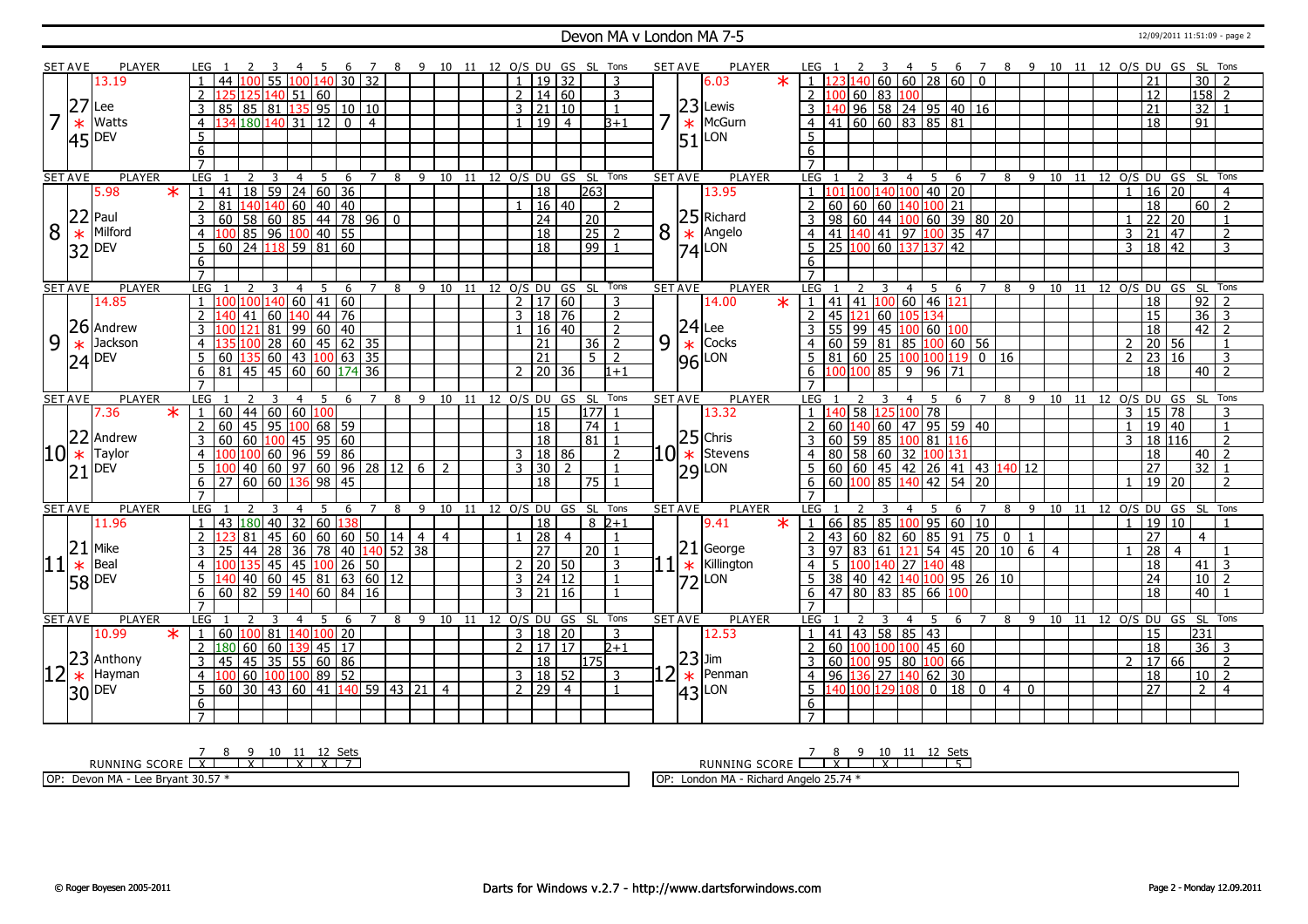### Devon MA

### London MA

| PLAYER               |    | W/L WON LOST | AVE   | <b>TAVE</b>   | <b>IPOINTS DARTS TON FON+1180 TONS PLAYER</b> |                  |                 |      |       |         |                             | W/L WON LOST |    | AVE         | <b>TAVE</b> | POINTS DARTS TON FON+180 TONS |          |                 |                 |              |          |
|----------------------|----|--------------|-------|---------------|-----------------------------------------------|------------------|-----------------|------|-------|---------|-----------------------------|--------------|----|-------------|-------------|-------------------------------|----------|-----------------|-----------------|--------------|----------|
| <b>Andy Aspinall</b> |    |              |       | 26.90 16.25   | 3255                                          | 121              | 8               | 4 I  |       |         | 13+1   Nickv Turner         |              |    | 26.38 16.61 |             | 3298                          | 125      |                 |                 |              | $13 + 1$ |
| Richard Dennis       |    |              | 24.03 | 9.97          | 2739                                          | 114 I            |                 |      |       |         | 9+0 Dason Wiles             |              |    | 24.79 15.37 |             | 2950                          | 119      | 13 <sub>1</sub> |                 | 0            | $14 + 0$ |
| Lee Bryant           |    |              |       | 30.57 20.76   | 3179                                          | 104 l            | 12 <sub>1</sub> |      | 6 I O |         | 18+0 Steve McHale           |              |    | 26.42 16.41 |             | 2827                          | 107      | 8               |                 |              | $13 + 2$ |
| Andrew Steed         |    |              |       | 26.45   18.38 | 2804                                          | 106 l            | 12 <sub>1</sub> |      |       |         | 16+1 Robbie Hain            |              |    | 24.43 11.42 |             | 2638                          | 108      | 8               |                 | 0            | $10 + 0$ |
| Ryan Searle          |    |              |       | 24.64 17.34   | 3400                                          | 138              | 11 <sup>1</sup> |      |       |         | 14+1   Paul Wright          |              |    | 23.25 12.10 |             | 3209                          | 138      | 9               |                 |              | $10 + 1$ |
| John Imrie           |    |              | 21.50 | 9.80          | 3118                                          | 145 l            | 8               | 01   |       | $9 + 1$ | Paul Killington             |              |    | 23.63 12.38 |             | 3403                          | 144      | 9               |                 | $\mathbf{0}$ | $11+0$   |
| Lee Watts            |    |              |       | 27.45 13.19   | 2004                                          | 73 l             | 6 I             |      |       |         | 10+1 Lewis McGurn           |              |    | 23.51       | 6.03        | 1693                          | 72       |                 |                 | 0            | $5 + 0$  |
| Paul Milford         |    |              | 22.32 | 5.98          | 2098                                          | 94               |                 |      |       |         | 5+0 Richard Angelo          |              |    | 25.74 13.95 |             | 2445                          | 95       |                 |                 | 0            | $12 + 0$ |
| Andrew Jackson       |    |              |       | 26.24 14.85   | 2965                                          | 113 <sub>l</sub> | 81              | 41   |       |         | 12+1 Lee Cocks              |              |    | 24.96 14.00 |             | 2796                          | 112      | 13              |                 | $\mathbf{0}$ | $13 + 0$ |
| <b>Andrew Taylor</b> |    |              | 22.21 | .36           | 2599                                          | 117              |                 | 01   |       |         | 7+0 Chris Stevens           |              |    | 25.29 13.32 |             | 2934                          | 116      |                 |                 | $\mathbf{0}$ | $11+0$   |
| Mike Beal            |    |              |       | 21.58 11.96   | 2978                                          | 138              |                 |      |       | $9 + 1$ | George Killington           |              |    | 21.72       | 9.41        | 2911                          | 134      |                 |                 | 0            | $8 + 0$  |
| Anthony Hayman       |    |              |       | 23.30 10.99   | 2330                                          | 100 <sub>l</sub> | ы               |      |       | $9 + 1$ | Uim Penman                  |              |    | 23.43 12.53 |             | 2226                          | 95       |                 |                 | 0            | $11+0$   |
| TOTALS               | 39 | 33           | 24.56 |               | 33469                                         | 1363 l           | 93              | 31 l |       |         | $ 31 + \mathcal{E} $ TOTALS | 33           | 39 | 24.42       |             | 33330                         | 1365 100 |                 | 27 <sub>1</sub> | -4           | $ 31+4 $ |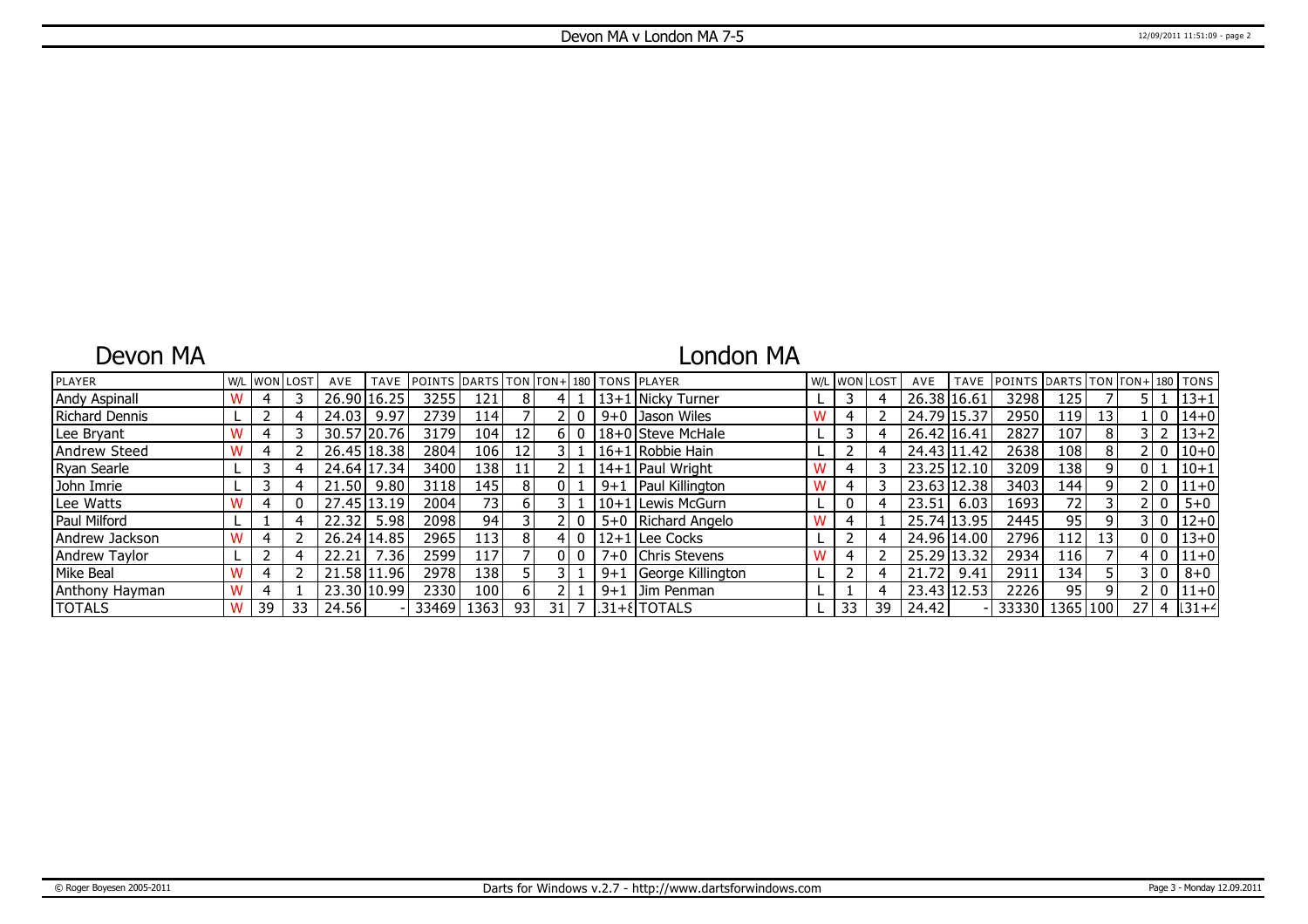### Devon WA v London WA 3-3 12/09/2011 11:50:20 - page 1

|                | <b>SET AVE</b> | <b>PLAYER</b>         |         | LEG 1           |                                                                                            |   |                   |              |                                                                                                |                 | - 8                    |                | 9 10 11 12 O/S DU GS SL Tons |                |                |                 |                            |                |                    |                | SET AVE        |        | <b>PLAYER</b>     |         |                                                                                       |                    |                | - 5                                                             | 678 |                |                  |  |              |                |                         |                 | 9 10 11 12 0/S DU GS SL Tons     |  |
|----------------|----------------|-----------------------|---------|-----------------|--------------------------------------------------------------------------------------------|---|-------------------|--------------|------------------------------------------------------------------------------------------------|-----------------|------------------------|----------------|------------------------------|----------------|----------------|-----------------|----------------------------|----------------|--------------------|----------------|----------------|--------|-------------------|---------|---------------------------------------------------------------------------------------|--------------------|----------------|-----------------------------------------------------------------|-----|----------------|------------------|--|--------------|----------------|-------------------------|-----------------|----------------------------------|--|
|                |                | 7.76                  |         |                 |                                                                                            |   | 34                |              | 45 100 32 20                                                                                   |                 |                        |                |                              |                |                |                 | $2 \mid 23 \mid 20$        |                |                    | 3              |                |        | 10.42             | $\ast$  |                                                                                       |                    |                | 60   95   85   60   32   6   20                                 |     |                |                  |  |              |                | 24                      |                 | 20                               |  |
|                |                |                       |         | $\sqrt{2}$      | 70                                                                                         |   |                   |              | 70 13 25 81 60 116                                                                             |                 |                        |                |                              |                |                |                 | 21                         |                | $66$   1           |                |                |        |                   |         | 25 60 140 100 28 81 67                                                                |                    |                |                                                                 |     |                |                  |  |              | 2              | 20 67                   |                 | $\overline{2}$                   |  |
|                |                | 20 Michelle           |         | 3               | 30                                                                                         |   |                   |              |                                                                                                |                 |                        |                |                              |                |                |                 | $\overline{21}$            |                | 60 l               |                |                |        | $ 22 $ Clare      |         | 81  140  80  60  100  0  20  20                                                       |                    |                |                                                                 |     |                |                  |  |              | $\overline{2}$ | $\sqrt{23}$ 20          |                 | $\overline{2}$                   |  |
|                | $\ast$         | Andrews               |         |                 | 23                                                                                         |   |                   |              | 81 120 60 45 53 52<br>41 30 62 60 100 99 50 36                                                 |                 |                        |                |                              |                |                |                 | 25 36                      |                |                    |                |                | $\ast$ | Bywaters          |         | $\frac{100}{60}$ 60 $\boxed{66}$ 60 $\boxed{139}$ 56 $\boxed{16}$ 0<br>$\overline{4}$ |                    |                |                                                                 |     |                |                  |  |              |                | $\overline{24}$         |                 | $\overline{4}$<br>$\overline{2}$ |  |
|                |                | $54$ <sup>DEV</sup>   |         | 5               | 9                                                                                          |   | 45 40 85 100      |              |                                                                                                |                 |                        |                |                              |                |                |                 | $\overline{15}$            |                | 222                |                |                |        | $ 76 $ LON        |         | $81 \vert 100 \vert 60 \vert 100 \vert 78 \vert 82$<br>5                              |                    |                |                                                                 |     |                |                  |  |              | $\overline{3}$ | 18 82                   |                 | $\overline{2}$                   |  |
|                |                |                       |         | 6               |                                                                                            |   |                   |              |                                                                                                |                 |                        |                |                              |                |                |                 |                            |                |                    |                |                |        |                   |         | 6                                                                                     |                    |                |                                                                 |     |                |                  |  |              |                |                         |                 |                                  |  |
|                |                |                       |         | $\overline{7}$  |                                                                                            |   |                   |              |                                                                                                |                 |                        |                |                              |                |                |                 |                            |                |                    |                |                |        |                   |         |                                                                                       |                    |                |                                                                 |     |                |                  |  |              |                |                         |                 |                                  |  |
|                | <b>SET AVE</b> | <b>PLAYER</b>         |         | LEG             |                                                                                            | 3 | $\overline{4}$    | 5            |                                                                                                | 6 7             | 8                      |                | 9 10 11 12 O/S DU GS SL Tons |                |                |                 |                            |                |                    |                | <b>SET AVE</b> |        | <b>PLAYER</b>     |         | LEG                                                                                   |                    | $\overline{4}$ | $5\overline{)}$                                                 | 6 7 |                |                  |  |              |                |                         |                 | 8 9 10 11 12 O/S DU GS SL Tons   |  |
|                |                | 2.00                  | $\ast$  |                 | 181 45 60 100 41 60 94 0 0 20 1<br>160 83 66 45 60 60 59 28 30 6<br>181 100 81 81 60 78 20 |   |                   |              |                                                                                                |                 |                        |                |                              |                |                | $\overline{1}$  | 28 20                      |                |                    |                |                |        | 3.80              |         | 26                                                                                    |                    | 11 140 7       | 81 7 26 85 93                                                   |     |                |                  |  |              |                | 27                      |                 | $\overline{25}$                  |  |
|                |                |                       |         | 2               |                                                                                            |   |                   |              |                                                                                                |                 |                        |                |                              | $\overline{2}$ | $\overline{2}$ | $\vert 1 \vert$ | $34 \mid 2$                |                |                    |                |                |        |                   |         | $\overline{70}$                                                                       |                    |                | 36 62 30 41 23 41 36 22 100 0 35                                |     |                |                  |  |              |                | $\overline{36}$         |                 | $\overline{5}$                   |  |
|                |                | $ 18 $ Maria          |         | $\overline{3}$  |                                                                                            |   |                   |              |                                                                                                |                 |                        |                |                              |                |                |                 | $2$ 20 20                  |                |                    |                |                |        | $ 15 $ Ged        |         | 26 11 30 140 26 60<br>3                                                               |                    |                |                                                                 |     |                |                  |  |              |                | 18                      |                 | $208$ 1                          |  |
| $\overline{2}$ | $\ast$         | Obrien                |         | $\overline{4}$  |                                                                                            |   |                   |              |                                                                                                |                 |                        |                |                              |                |                |                 |                            |                |                    |                | 2              | $\ast$ | Carney            |         | $\overline{4}$                                                                        |                    |                |                                                                 |     |                |                  |  |              |                |                         |                 |                                  |  |
|                |                | $ 33 $ DEV            |         | $\overline{5}$  |                                                                                            |   |                   |              |                                                                                                |                 |                        |                |                              |                |                |                 |                            |                |                    |                |                |        | $ 62 $ LON        |         | $\overline{5}$                                                                        |                    |                |                                                                 |     |                |                  |  |              |                |                         |                 |                                  |  |
|                |                |                       |         | 6               |                                                                                            |   |                   |              |                                                                                                |                 |                        |                |                              |                |                |                 |                            |                |                    |                |                |        |                   |         | 6                                                                                     |                    |                |                                                                 |     |                |                  |  |              |                |                         |                 |                                  |  |
|                |                |                       |         | $\overline{7}$  |                                                                                            |   |                   |              |                                                                                                |                 |                        |                |                              |                |                |                 |                            |                |                    |                |                |        |                   |         |                                                                                       |                    |                |                                                                 |     |                |                  |  |              |                |                         |                 |                                  |  |
|                | <b>SET AVE</b> | <b>PLAYER</b>         |         | <b>LEG</b>      | $\overline{2}$                                                                             | 3 | $\overline{4}$    | 5            | 6                                                                                              | $\overline{7}$  | 8                      | $\overline{9}$ |                              |                |                |                 | 10 11 12 O/S DU GS SL Tons |                |                    |                | <b>SET AVE</b> |        | <b>PLAYER</b>     |         | <b>LEG</b>                                                                            | 3<br>$\mathcal{P}$ |                | $4 \overline{5}$                                                | 6 7 |                |                  |  |              |                |                         |                 | 8 9 10 11 12 0/S DU GS SL Tons   |  |
|                |                | 5.81                  |         | $\mathbf{1}$    | 30 140 28 45 100 66                                                                        |   |                   |              |                                                                                                |                 |                        |                |                              |                |                |                 | 18                         |                | 92                 | $\overline{2}$ |                |        | 4.60              | $*$   1 | 00 00 160 00 97 32 32<br>00 45 41 68 45 100 60 42 40                                  |                    |                |                                                                 |     |                |                  |  |              | $\overline{1}$ | 19 32                   |                 | $\mathbf{1}$                     |  |
|                |                |                       |         | 2               | $\overline{30}$                                                                            |   |                   |              | 43 82 41 140 28 83 34 0                                                                        |                 |                        |                |                              |                |                |                 | $\overline{27}$            |                | $\overline{20}$    | $\overline{1}$ |                |        |                   |         | $\overline{2}$                                                                        |                    |                |                                                                 |     |                |                  |  |              | $\mathbf{1}$   | 25   40                 |                 | 1                                |  |
|                |                | $ 19 $ Anette         |         | $\overline{3}$  | 45 60 40 7 101 43 100                                                                      |   |                   |              |                                                                                                |                 |                        |                |                              |                |                |                 | $\overline{21}$            |                | $105$ <sup>2</sup> |                |                |        | $ 22 $ Susan      |         | 60 45 100 100 41 77 38 40                                                             |                    |                |                                                                 |     |                |                  |  |              |                | $\frac{1}{3}$   24   40 |                 | $\mathcal{L}$                    |  |
| 3              | $\ast$         | Lord                  |         | $\overline{4}$  |                                                                                            |   |                   |              |                                                                                                |                 |                        |                |                              |                |                |                 |                            |                |                    |                | 3              | $\ast$ | Holt              |         | $\overline{4}$                                                                        |                    |                |                                                                 |     |                |                  |  |              |                |                         |                 |                                  |  |
|                |                | $ 48 $ DEV            |         | $\overline{5}$  |                                                                                            |   |                   |              |                                                                                                |                 |                        |                |                              |                |                |                 |                            |                |                    |                |                |        | $10$ LON          |         | $\overline{5}$                                                                        |                    |                |                                                                 |     |                |                  |  |              |                |                         |                 |                                  |  |
|                |                |                       |         | 6               |                                                                                            |   |                   |              |                                                                                                |                 |                        |                |                              |                |                |                 |                            |                |                    |                |                |        |                   |         | 6                                                                                     |                    |                |                                                                 |     |                |                  |  |              |                |                         |                 |                                  |  |
|                |                |                       |         |                 |                                                                                            |   |                   |              |                                                                                                |                 |                        |                |                              |                |                |                 |                            |                |                    |                |                |        |                   |         |                                                                                       |                    |                |                                                                 |     |                |                  |  |              |                |                         |                 |                                  |  |
|                | <b>SET AVE</b> | <b>PLAYER</b>         |         | LEG             |                                                                                            | 3 | $\overline{4}$    | -5           | 6                                                                                              | 7               | 8                      | - 9            |                              | 10 11          |                |                 | 12 O/S DU GS SL Tons       |                |                    |                | <b>SET AVE</b> |        | <b>PLAYER</b>     |         | <b>LEG</b>                                                                            |                    | $\overline{4}$ | -5                                                              | 6 7 |                | 89               |  |              |                |                         |                 | 10 11 12 O/S DU GS SL Tons       |  |
|                |                | 14.67                 | $\ast$  |                 |                                                                                            |   |                   |              | 25 43 100 100 59 34 40                                                                         |                 |                        |                |                              |                |                |                 | 22 40                      |                |                    | 3              |                |        | 5.20              |         | 28 55 30 60 45 85 26                                                                  |                    |                |                                                                 |     |                |                  |  |              |                | 21                      |                 | 172                              |  |
|                |                |                       |         |                 |                                                                                            |   |                   |              | 140 100 60 77 12                                                                               | $6\overline{6}$ |                        |                |                              |                |                |                 | $\overline{21}$            |                | 6 <sup>1</sup>     | $\overline{3}$ |                |        |                   |         | 60 140 26 85 100 32 48 10                                                             |                    |                |                                                                 |     |                |                  |  |              |                | 23 10                   |                 |                                  |  |
|                | 27             | Merryl                |         | 3               | 40 100 100 60 101                                                                          |   |                   |              |                                                                                                |                 |                        |                |                              |                |                |                 | 3   15   101               |                |                    | $\overline{4}$ |                |        | $ 21 $ Kerry      |         | $60$ 100 85 85<br>3                                                                   |                    |                |                                                                 |     |                |                  |  |              |                | 12                      |                 | 171 1                            |  |
| $\overline{4}$ | $\ast$         | Dennis                |         | $\overline{4}$  | 180 60 55 100 106                                                                          |   |                   |              |                                                                                                |                 |                        |                |                              |                |                |                 | 3   15   106               |                |                    | $B+1$          | 4              |        | $ \star $ Simmons |         | $\overline{28}$ $\overline{180}$ 85 60 44<br>4 <sup>1</sup>                           |                    |                |                                                                 |     |                |                  |  |              |                | 15                      |                 | $1041+1$                         |  |
|                |                | $37$ DEV              |         | 5               |                                                                                            |   |                   |              |                                                                                                |                 |                        |                |                              |                |                |                 |                            |                |                    |                |                |        | $ 93 $ LON        |         | 5                                                                                     |                    |                |                                                                 |     |                |                  |  |              |                |                         |                 |                                  |  |
|                |                |                       |         | $6\overline{6}$ |                                                                                            |   |                   |              |                                                                                                |                 |                        |                |                              |                |                |                 |                            |                |                    |                |                |        |                   |         | 6                                                                                     |                    |                |                                                                 |     |                |                  |  |              |                |                         |                 |                                  |  |
|                |                |                       |         | $\overline{7}$  |                                                                                            |   |                   |              |                                                                                                |                 |                        |                |                              |                |                |                 |                            |                |                    |                |                |        |                   |         | $\overline{7}$                                                                        |                    |                |                                                                 |     |                |                  |  |              |                |                         |                 |                                  |  |
|                | <b>SET AVE</b> | <b>PLAYER</b>         |         | LEG             |                                                                                            | 3 | 4                 | -5           | 6                                                                                              | 7               | 8                      | -9             | 10                           | -11            |                |                 | 12 O/S DU GS SL Tons       |                |                    |                | <b>SET AVE</b> |        | <b>PLAYER</b>     |         | LEG                                                                                   |                    | 4              | -5                                                              | 6   | 7              | - 9<br>8         |  |              |                |                         |                 | 10 11 12 O/S DU GS SL Tons       |  |
|                |                | 2.00                  |         | $\mathbf{1}$    | $ 41 $ 60 $ 100 $                                                                          |   | $\overline{7}$    | $ 41\rangle$ |                                                                                                | 44 9            |                        |                |                              |                |                |                 | $\overline{21}$            |                | 199                |                |                |        | 3.00              | $\ast$  | 80 43 100 95 95 64 12 12<br>$\mathbf{1}$                                              |                    |                |                                                                 |     |                |                  |  |              | $\overline{1}$ | $\overline{22}$         | $\overline{12}$ | $\mathbf{1}$                     |  |
|                |                |                       |         | <sup>2</sup>    | 85                                                                                         |   | 41   26   7       | 41           |                                                                                                | 26 83 41        |                        |                |                              |                |                |                 | $\overline{24}$            |                | 151                |                |                |        |                   |         | $60\left 100\right 60\left 52\right 50\left 99\right 40\left 40\right $<br>2          |                    |                |                                                                 |     |                |                  |  |              | $\overline{2}$ | 23                      | $ 40\rangle$    | $\mathbf{1}$                     |  |
|                |                | $16$ Karen            |         | $\overline{3}$  |                                                                                            |   | 81   45   41      |              | 60 84                                                                                          | $\overline{70}$ | $\overline{0}$         |                |                              |                |                |                 | $\overline{24}$            |                | $\overline{20}$    |                |                |        | $ 21 $ Tammy      |         | 81 43 26 41 100 70 60 60 20<br>3                                                      |                    |                |                                                                 |     |                |                  |  |              | $\overline{1}$ | $25 \mid 20$            |                 | $\mathbf{1}$                     |  |
| 5              | $\ast$         | Atkinson              |         | $\overline{4}$  |                                                                                            |   |                   |              |                                                                                                |                 |                        |                |                              |                |                |                 |                            |                |                    |                | 5              | $\ast$ | Mackenzie         |         | $\overline{4}$                                                                        |                    |                |                                                                 |     |                |                  |  |              |                |                         |                 |                                  |  |
|                |                | $ 42 $ <sup>DEV</sup> |         | 5               |                                                                                            |   |                   |              |                                                                                                |                 |                        |                |                              |                |                |                 |                            |                |                    |                |                |        | $ 47 $ LON        |         | $\overline{5}$                                                                        |                    |                |                                                                 |     |                |                  |  |              |                |                         |                 |                                  |  |
|                |                |                       |         | 6               |                                                                                            |   |                   |              |                                                                                                |                 |                        |                |                              |                |                |                 |                            |                |                    |                |                |        |                   |         | 6                                                                                     |                    |                |                                                                 |     |                |                  |  |              |                |                         |                 |                                  |  |
|                |                |                       |         | $\overline{7}$  |                                                                                            |   |                   |              |                                                                                                |                 |                        |                |                              |                |                |                 |                            |                |                    |                |                |        |                   |         |                                                                                       |                    |                |                                                                 |     |                |                  |  |              |                |                         |                 |                                  |  |
|                | <b>SET AVE</b> | PLAYER                |         | LEG             |                                                                                            |   | $\overline{4}$    | 5            | 6                                                                                              | $\overline{7}$  | 8                      | 9              |                              |                |                |                 | 10 11 12 O/S DU GS SL Tons |                |                    |                | <b>SET AVE</b> |        | <b>PLAYER</b>     |         | <b>LEG</b>                                                                            |                    | $\overline{4}$ | -5                                                              | 6   | $\overline{7}$ | $8 \overline{9}$ |  |              |                |                         |                 | 10 11 12 0/S DU GS SL Tons       |  |
|                |                | 3.80                  | $\star$ | l 1             | 95                                                                                         |   | 45   26   85   41 |              |                                                                                                |                 | 43   41   55   30   30 |                |                              | $\Omega$       | $5-1$          |                 | 36                         |                | 5.                 |                |                |        | 3.00              |         |                                                                                       |                    |                | $6$   58   41   26   100   41   41   60   42   13   33   40   1 |     |                |                  |  |              |                | 34 40                   |                 |                                  |  |
|                |                |                       |         |                 |                                                                                            |   |                   |              | 60   53   29   45   45   140   24   48   36  <br>  74   60   38   43   24   41   100   31   22 |                 |                        |                |                              |                |                |                 | 2   29   36                |                |                    |                |                |        |                   |         | 98 41 81 45 85 48 47 28 14 0                                                          |                    |                |                                                                 |     |                |                  |  |              |                | 30                      |                 | 14                               |  |
|                |                | $15$ Tracy            |         | $\overline{3}$  | 60                                                                                         |   |                   |              |                                                                                                |                 |                        |                |                              | $\overline{0}$ | $\overline{4}$ | $\overline{2}$  | $\overline{38}$            | $\overline{4}$ |                    |                |                |        | $ 14 $ Dee        |         | $81  100  60  24   60  41   95   20   10   0 6$                                       |                    |                |                                                                 |     |                |                  |  | $\mathbf{0}$ |                | $\overline{36}$         |                 | $\overline{4}$                   |  |
| 6              |                | $*$ Ware              |         | $\overline{4}$  | 60                                                                                         |   |                   |              | 45 81 26 22 45 66 60 30 46                                                                     |                 |                        |                |                              |                |                |                 | 30                         |                | 20                 |                | 6              |        | $\star$ Belcher   |         | 41<br>$\overline{4}$                                                                  |                    |                | 24 38 85 22 22 100 30 49 22 68                                  |     |                |                  |  |              | 3              | 33 68                   |                 |                                  |  |
|                |                | $31$ DEV              |         | -5              | 60 45 60 60 140 24 0 72 30 10                                                              |   |                   |              |                                                                                                |                 |                        |                |                              |                |                |                 | $2 \mid 29 \mid 10$        |                |                    |                |                |        | $ 92 $ LON        |         | 83 45 45 22 45 41 41 45 34<br>-5                                                      |                    |                |                                                                 |     |                |                  |  |              |                | $\overline{27}$         |                 | 100l                             |  |
|                |                |                       |         | 6               |                                                                                            |   |                   |              |                                                                                                |                 |                        |                |                              |                |                |                 |                            |                |                    |                |                |        |                   |         | 6                                                                                     |                    |                |                                                                 |     |                |                  |  |              |                |                         |                 |                                  |  |
|                |                |                       |         |                 |                                                                                            |   |                   |              |                                                                                                |                 |                        |                |                              |                |                |                 |                            |                |                    |                |                |        |                   |         |                                                                                       |                    |                |                                                                 |     |                |                  |  |              |                |                         |                 |                                  |  |

RUNNING SCORE <u>| X | X | X | 3</u><br>RUNNING SCORE <u>| X | X | X | X | 3</u> OP: Devon WA - Merryl Dennis 27.37 \*

RUNNING SCORE 1 X 2 3 X 4 5 X 6 Sets 3

OP: London WA - Clare Bywaters 22.76 \*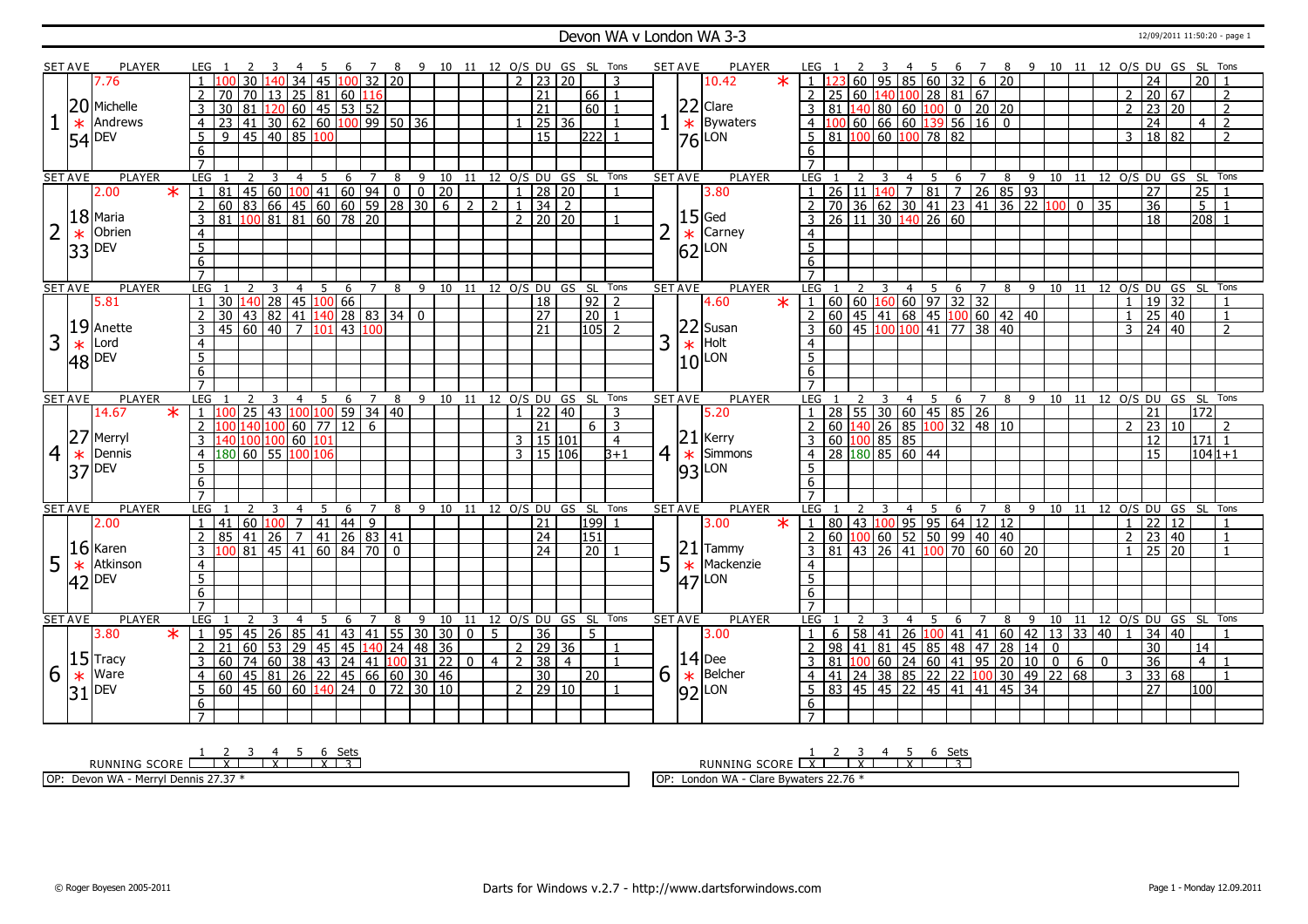### Devon WA

# London WA

| <b>PLAYER</b>    |  | .  WON LOST | AVE   |                   | TAVE POINTS DARTS TON FON+ 180 TONS PLAYER |     |      |  |                      | W/L WON LOST | AVE         |                   | TAVE POINTS DARTS TON TON+ 180 TONS |      |    |    |         |
|------------------|--|-------------|-------|-------------------|--------------------------------------------|-----|------|--|----------------------|--------------|-------------|-------------------|-------------------------------------|------|----|----|---------|
| Michelle Andrews |  |             | 20.54 | .76'              | 2157                                       | 105 |      |  | 7+0   Clare Bvwaters |              | 22.76 10.42 |                   | 2481                                | 109' |    |    | $9 + 0$ |
| Maria Obrien     |  |             | 18.33 | 2.001             | 1503                                       | 82  |      |  | 2+0 Ged Carney       |              | 15.62       | 3.80              | 1265                                | 81   |    | 0  | $3 + 0$ |
| Anette Lord      |  |             | 19.48 | 5.81              | 1286 <sup>'</sup>                          | 66  |      |  | 5+0 Susan Holt       |              | 22.10       | 4.60              | 1503                                | 68   |    | U  | $4 + 0$ |
| Merryl Dennis    |  |             |       | 14.67،            | 1998                                       | 731 | 10 I |  | 13+1   Kerry Simmons |              | 21.93       | 5.20              | 1557                                | 71   |    |    | $4+1$   |
| Karen Atkinson   |  |             | 16.42 | 2.00 <sup>1</sup> | 1133                                       | 69  |      |  | 2+0 Tammy Mackenzie  |              | 21.47       | 3.00              | 1503                                | 70   |    | -0 | $3+0$   |
| Tracy Ware       |  |             |       | 3.80 <sup>1</sup> | 2480                                       | 162 |      |  | 3+0 IDee Belcher     |              | 14.92       | 3.00 <sub>1</sub> | 2387                                | 160  |    |    | $3 + 0$ |
| <b>TOTALS</b>    |  |             | 18.95 |                   | 10557                                      | 557 | 24   |  | 132+11TOTALS         | ΠZ           | 19.13       |                   | 10696                               | 559  | 19 |    | $ 26+1$ |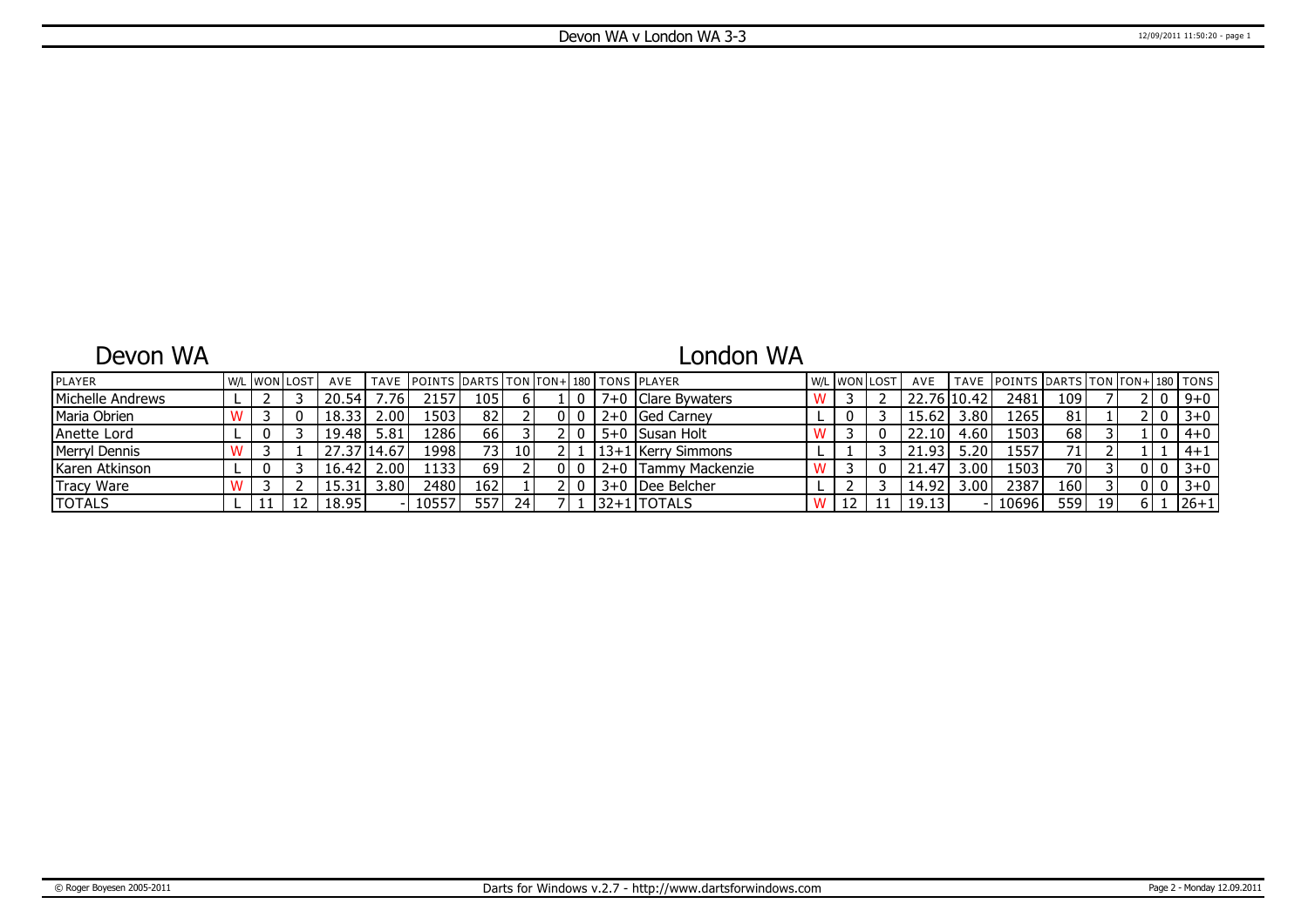### Devon MB v London MB 8-4 12/09/2011 11:50:01 - page 1

|                | <b>SET AVE</b> | <b>PLAYER</b>         |        | LEG 1                                                                                                                                                                                            | -3              | -4             | - 5                                                                     | - 6            |                 |                | 7 8 9 10 11 12 O/S DU GS SL Tons           |                |                              |                |                                 |                |                    |                |   | <b>SET AVE</b> | PLAYER        |         | LEG 1               |                   |               |                |                |                                                 |     |                |   |           |                      |                |                       |       | 4 5 6 7 8 9 10 11 12 O/S DU GS SL Tons |               |
|----------------|----------------|-----------------------|--------|--------------------------------------------------------------------------------------------------------------------------------------------------------------------------------------------------|-----------------|----------------|-------------------------------------------------------------------------|----------------|-----------------|----------------|--------------------------------------------|----------------|------------------------------|----------------|---------------------------------|----------------|--------------------|----------------|---|----------------|---------------|---------|---------------------|-------------------|---------------|----------------|----------------|-------------------------------------------------|-----|----------------|---|-----------|----------------------|----------------|-----------------------|-------|----------------------------------------|---------------|
|                |                | 10.00                 |        | $\overline{45}$<br>60                                                                                                                                                                            |                 |                | 45 60 85 66 40                                                          |                |                 |                |                                            |                |                              |                | $1 \mid 22 \mid 40$             |                |                    | $\overline{1}$ |   |                | 12.78         | $\star$ | $\mathbf{1}$        | 66                |               |                |                | 140 45 41 41 45 105 0                           |     |                |   |           |                      |                | 24                    |       | $18$   2                               |               |
|                |                |                       |        | $\overline{2}$<br>14በ                                                                                                                                                                            |                 |                | 60   55   58   48                                                       |                |                 |                |                                            |                |                              |                | 2   17   48                     |                |                    | $\overline{2}$ |   |                |               |         | $\overline{2}$      | 60 81 100 32 100  |               |                |                |                                                 |     |                |   |           |                      |                | 15                    |       | 128 2                                  |               |
|                |                | $24$ Gary             |        | 60<br>3<br>100                                                                                                                                                                                   | $\overline{26}$ |                | $140$ 55 80                                                             |                |                 |                |                                            |                |                              |                | $\overline{18}$                 |                | $40$   2           |                |   |                | $24$ Alan     |         | 3                   | 60                |               |                |                | 100 140 33 82 66 20                             |     |                |   |           |                      | 1              |                       | 19 20 |                                        | 2             |
|                | $\ast$         | Whittles              |        | $\overline{4}$<br>100                                                                                                                                                                            | 60 26 41 140    |                |                                                                         |                |                 |                |                                            |                |                              |                | $\overline{15}$                 |                | $\overline{134}$ 2 |                |   | $\ast$         | Hardy         |         | $\overline{4}$      | 60 100 134 140 67 |               |                |                |                                                 |     |                |   |           |                      |                | $2 \mid 14 \mid 67$   |       |                                        | $\mathbf{3}$  |
|                |                |                       |        | 5<br>26<br>140                                                                                                                                                                                   |                 |                |                                                                         |                |                 |                |                                            |                |                              |                | $2 \times 23 \times 10$         |                |                    | $\overline{1}$ |   |                |               |         |                     |                   |               |                |                | 83 45 45 45 100 119 32 16                       |     |                |   |           |                      |                | 24                    |       | $16 \mid 2$                            |               |
|                |                | $ 54 $ <sup>DEV</sup> |        |                                                                                                                                                                                                  |                 |                |                                                                         |                |                 |                |                                            |                |                              |                |                                 |                |                    |                |   |                | $ 41 $ LON    |         |                     |                   |               |                |                |                                                 |     |                |   |           |                      |                |                       |       |                                        |               |
|                |                |                       |        | 6<br>$\overline{7}$                                                                                                                                                                              |                 |                |                                                                         |                |                 |                |                                            |                |                              |                |                                 |                |                    |                |   |                |               |         | 6                   |                   |               |                |                |                                                 |     |                |   |           |                      |                |                       |       |                                        |               |
|                | <b>SET AVE</b> | <b>PLAYER</b>         |        | LEG <sub>1</sub>                                                                                                                                                                                 | 3               | $\overline{4}$ | -5                                                                      | 6              | $\overline{7}$  |                | 8 9 10 11 12 0/S DU GS SL Tons             |                |                              |                |                                 |                |                    |                |   | <b>SET AVE</b> | <b>PLAYER</b> |         | LEG <sub>1</sub>    |                   | 2             | $\overline{3}$ |                |                                                 |     |                |   |           |                      |                |                       |       | 4 5 6 7 8 9 10 11 12 O/S DU GS SL Tons |               |
|                |                | 10.63                 | $\ast$ | 180 98                                                                                                                                                                                           |                 | 140 62         | $\overline{0}$                                                          | 1              | $\overline{20}$ |                |                                            |                |                              |                | 19 20                           |                |                    | $2 + 1$        |   |                | 4.81          |         |                     |                   |               |                |                | 45 45 25 30 11 45                               |     |                |   |           |                      |                | $\overline{18}$       |       | 300 <sub>1</sub>                       |               |
|                |                |                       |        | 26<br>140                                                                                                                                                                                        | 60 41           |                | 123                                                                     |                | 24 62           |                |                                            |                |                              |                | 21                              |                | 25                 | $\overline{2}$ |   |                |               |         |                     | l OC              |               |                |                | 43 45 95 85 57 44 32                            |     |                |   |           |                      |                |                       | 22 32 |                                        |               |
|                |                | $22$ Paul             |        | $\overline{2}$<br>3<br>41                                                                                                                                                                        |                 |                | $\frac{100}{41}$ $\frac{26}{60}$ $\frac{42}{95}$                        |                |                 |                |                                            |                |                              |                | $\overline{21}$                 |                | $96$   1           |                |   |                | $ 20 $ Wayne  |         |                     |                   |               |                |                | 60 80 36 140 57 72 56                           |     |                |   |           |                      | $\overline{2}$ |                       | 20 56 |                                        |               |
| $\overline{2}$ |                | Godbeer               |        | 81                                                                                                                                                                                               |                 |                | 100 140 140 40                                                          |                |                 |                |                                            |                |                              |                | $2 \mid 14 \mid 40$             |                |                    | 3              |   |                | Livett        |         | 3                   | 120 121 81 59 44  |               |                |                |                                                 |     |                |   |           |                      |                |                       |       |                                        |               |
|                | $\ast$         |                       |        | $\overline{4}$<br>$\overline{60}$ $\overline{60}$ $\overline{81}$ $\overline{81}$ $\overline{22}$ $\overline{60}$ $\overline{47}$ $\overline{65}$ $\overline{15}$ $\overline{0}$ $\overline{10}$ |                 |                |                                                                         |                |                 |                |                                            |                |                              |                | $1 \overline{31} \overline{10}$ |                |                    |                |   | $\ast$         |               |         | $\overline{4}$      |                   |               |                |                | 45 81 45 43 41 58 41 60 72 11                   |     |                |   |           |                      |                | 15<br>$\overline{30}$ |       | $76$   2<br>$\overline{4}$             |               |
|                |                | $ 49 $ DEV            |        | 5                                                                                                                                                                                                |                 |                |                                                                         |                |                 |                |                                            |                |                              |                |                                 |                |                    |                |   | 24             | LON           |         | 5                   |                   |               |                |                |                                                 |     |                |   |           |                      |                |                       |       |                                        |               |
|                |                |                       |        | 6                                                                                                                                                                                                |                 |                |                                                                         |                |                 |                |                                            |                |                              |                |                                 |                |                    |                |   |                |               |         | 6                   |                   |               |                |                |                                                 |     |                |   |           |                      |                |                       |       |                                        |               |
|                |                |                       |        | $\overline{7}$                                                                                                                                                                                   |                 |                |                                                                         |                |                 |                |                                            |                |                              |                |                                 |                |                    |                |   |                |               |         |                     |                   |               |                |                |                                                 |     |                |   |           |                      |                |                       |       |                                        |               |
|                | <b>SET AVE</b> | <b>PLAYER</b>         |        | <b>LEG</b>                                                                                                                                                                                       | 3               | $\overline{4}$ | 5                                                                       | 6              | $7^{\circ}$     | 8              |                                            |                | 9 10 11 12 0/S DU GS SL Tons |                |                                 |                |                    |                |   | <b>SET AVE</b> | <b>PLAYER</b> |         | <b>LEG</b>          |                   |               | 3              |                | 4 5 6 7                                         |     | $\overline{8}$ |   |           | 9 10 11 12 0/S DU GS |                |                       |       |                                        | SL Tons       |
|                |                | 8.94                  |        | 57<br>$\mathbf{1}$                                                                                                                                                                               |                 |                | 100 140 140 44 20                                                       |                |                 |                |                                            |                |                              |                | 1   16   20                     |                |                    | 3              |   |                | 6.20          | $\ast$  | $\cup$              |                   |               |                |                | 45 65 55 21 45 42                               |     |                |   |           |                      |                | 18                    |       | 2281                                   |               |
|                |                | $21$ Liam             |        | 2<br>41                                                                                                                                                                                          |                 |                | 60 57 59 60 40 58 54                                                    |                |                 |                |                                            |                |                              |                | $\overline{24}$                 |                | $\overline{72}$    |                |   |                | $ 20 $ Paul   |         | $\overline{2}$      |                   |               |                |                | 45 100 100 85 45 22 64 40                       |     |                |   |           |                      |                |                       | 22 40 |                                        |               |
|                |                |                       |        | 3<br>84                                                                                                                                                                                          |                 |                | $120\overline{140}$ 42 59 36 20                                         |                |                 |                |                                            |                |                              |                | $3 \ 21 \ 20$                   |                |                    | $\overline{z}$ |   |                |               |         |                     |                   |               |                |                | 80 140 26 140 99 12 0                           |     |                |   |           |                      |                | 21                    |       | $4\sqrt{2}$                            |               |
| 3              | $\ast$         | Goyne                 |        | $\overline{4}$                                                                                                                                                                                   |                 |                | 76 60 134 51 40 10                                                      |                |                 | 6 <sup>1</sup> | $\overline{0}$                             | $\overline{4}$ |                              |                | 2 29                            | $\overline{4}$ |                    | $\overline{2}$ | 3 | $\ast$         | Hackett       |         | 4                   |                   |               |                |                | 140 60 45 81 26 47 84 14 0                      |     |                |   |           |                      |                | 27                    |       | $\overline{4}$                         |               |
|                |                | $47$ DEV              |        | $\overline{5}$                                                                                                                                                                                   |                 |                |                                                                         |                |                 |                |                                            |                |                              |                |                                 |                |                    |                |   |                | $ 09 $ LON    |         | 5                   |                   |               |                |                |                                                 |     |                |   |           |                      |                |                       |       |                                        |               |
|                |                |                       |        | 6                                                                                                                                                                                                |                 |                |                                                                         |                |                 |                |                                            |                |                              |                |                                 |                |                    |                |   |                |               |         | 6                   |                   |               |                |                |                                                 |     |                |   |           |                      |                |                       |       |                                        |               |
|                |                |                       |        | $\overline{7}$                                                                                                                                                                                   |                 |                |                                                                         |                |                 |                |                                            |                |                              |                |                                 |                |                    |                |   |                |               |         | $\overline{7}$      |                   |               |                |                |                                                 |     |                |   |           |                      |                |                       |       |                                        |               |
|                |                |                       |        |                                                                                                                                                                                                  |                 |                |                                                                         |                |                 |                |                                            |                |                              |                |                                 |                |                    |                |   |                |               |         |                     |                   |               |                |                |                                                 |     |                |   |           |                      |                |                       |       |                                        |               |
| <b>SET AVE</b> |                | <b>PLAYER</b>         |        | LEG<br>2                                                                                                                                                                                         | 3               | 4              | 5                                                                       | 6              | 7               | 8              | 9 10 11                                    |                |                              |                | 12 O/S DU GS SL Tons            |                |                    |                |   | <b>SET AVE</b> | <b>PLAYER</b> |         | <b>LEG</b>          |                   |               |                | $\overline{4}$ | 5                                               | 6 7 |                |   | 8 9 10 11 | 12 $0/S$ DU $GS$     |                |                       |       |                                        | SL Tons       |
|                |                | 6.40                  | $\ast$ | 55<br>$\mathbf{1}$<br>45                                                                                                                                                                         |                 |                | 1008595782320                                                           |                |                 |                |                                            |                |                              |                | $2 \mid 23 \mid 20$             |                |                    |                |   |                | 4.80          |         | $\mathbf{1}$        |                   |               |                |                |                                                 |     |                |   |           |                      |                | 21                    |       | $\overline{8}$                         |               |
|                |                |                       |        | $\overline{2}$<br>40                                                                                                                                                                             |                 |                | $\left  60 \right  85$ $\left  100 \right  100$ $\left  100 \right  16$ |                |                 |                |                                            |                |                              |                | $3 \mid 21 \mid 16$             |                |                    | $\overline{3}$ |   |                |               |         | $\overline{2}$      |                   |               |                |                | 140 85 60 60 83 48 17<br>60 60 60 45 60 100 100 |     |                |   |           |                      |                | $\overline{21}$       |       | $16 \mid 2$                            |               |
|                |                | $ 20 $ John           |        | 3<br>140                                                                                                                                                                                         |                 |                |                                                                         |                |                 |                | $145$ $\overline{100}$ 45 45 48 46 16 0 16 |                |                              |                | 2 29 16                         |                |                    | $\overline{2}$ |   |                | $21$ Graham   |         | $\overline{3}$      |                   |               |                |                | $\frac{1}{40}$ 32 90 43 76 140 40 35 0          |     |                |   |           |                      |                | 27                    |       | $5 \mid 1$                             |               |
| $\overline{4}$ | $\ast$         | Syvret                |        | $\overline{4}$                                                                                                                                                                                   |                 |                |                                                                         |                |                 |                |                                            |                |                              |                |                                 |                |                    |                | 4 | $\ast$         | Rackstraw     |         | $\overline{4}$      |                   |               |                |                |                                                 |     |                |   |           |                      |                |                       |       |                                        |               |
|                |                |                       |        | $\overline{5}$                                                                                                                                                                                   |                 |                |                                                                         |                |                 |                |                                            |                |                              |                |                                 |                |                    |                |   | 36             | LON           |         | $\overline{5}$      |                   |               |                |                |                                                 |     |                |   |           |                      |                |                       |       |                                        |               |
|                |                | $59$ DEV              |        | $\overline{6}$                                                                                                                                                                                   |                 |                |                                                                         |                |                 |                |                                            |                |                              |                |                                 |                |                    |                |   |                |               |         | 6                   |                   |               |                |                |                                                 |     |                |   |           |                      |                |                       |       |                                        |               |
|                |                |                       |        | $\overline{7}$                                                                                                                                                                                   |                 |                |                                                                         |                |                 |                |                                            |                |                              |                |                                 |                |                    |                |   |                |               |         | $\overline{7}$      |                   |               |                |                |                                                 |     |                |   |           |                      |                |                       |       |                                        |               |
|                | <b>SET AVE</b> | <b>PLAYER</b>         |        | LEG                                                                                                                                                                                              |                 |                | -5                                                                      | 6              | $\overline{7}$  | 8              |                                            |                | 9 10 11 12 O/S DU GS SL      |                |                                 |                |                    | Tons           |   | <b>SET AVE</b> | <b>PLAYER</b> |         | <b>LEG</b>          |                   |               |                | $\overline{4}$ | $\overline{5}$                                  | 6 7 | 8              | 9 |           |                      |                |                       |       | 10 11 12 O/S DU GS SL Tons             |               |
|                |                | 10.29                 |        | 45<br>22<br>$\mathbf{1}$                                                                                                                                                                         | 43              | 45             | 138                                                                     |                | 98 38 64        |                | $\Omega$                                   |                |                              |                | $\overline{27}$                 |                | $\overline{8}$     | $\overline{1}$ |   |                | 5.69          |         | $\mathbf{1}$        |                   |               |                |                | 81   59   40   41   26   140   44   38   24   8 |     |                |   |           |                      | 3              |                       | 30 8  |                                        |               |
|                |                |                       |        | $\overline{2}$                                                                                                                                                                                   | 85 60           |                | 100                                                                     |                | 0   10   10     |                |                                            |                |                              |                | $2$ 23 10                       |                |                    | $\overline{3}$ |   |                |               |         |                     |                   |               |                |                | 55 26 58 26 45 100 85                           |     |                |   |           |                      |                | $\overline{21}$       |       | $ 106 $ 1                              |               |
|                |                | 20 Michael            |        | 3<br>45<br>60                                                                                                                                                                                    |                 |                | $60 \ 60 \ 180 \ 96$                                                    |                |                 |                |                                            |                |                              | 3 <sup>7</sup> | 18 96                           |                |                    | $1 + 1$        |   |                | $18$ Tom      |         |                     | 70                |               |                |                | $62$ 40 60 85 85                                |     |                |   |           |                      |                | $\overline{18}$       |       | 99                                     |               |
| 5              | $\ast$         | Whatley               |        | $\overline{4}$                                                                                                                                                                                   |                 |                |                                                                         |                |                 |                | 40 55 140 135 19 27 44 15 3                |                |                              |                | 30                              |                | $\overline{2}$     | $\overline{2}$ | 5 | $\ast$         | McGurn        |         |                     | $\overline{22}$   |               |                |                | 45 45 100 45 60 95 31 18 40                     |     |                |   |           |                      | $\overline{2}$ |                       | 29 40 |                                        |               |
|                |                |                       |        | 55 43 41 100 60 85 93 12<br>5 <sup>1</sup>                                                                                                                                                       |                 |                |                                                                         |                |                 |                |                                            |                |                              |                | $\overline{24}$                 |                | $\overline{12}$    |                |   |                | $ 70 $ LON    |         | $5\overline{5}$     |                   |               |                |                | 60 42 30 45 26 121 49 108 20                    |     |                |   |           |                      | $\overline{1}$ |                       | 25 20 |                                        |               |
|                |                | 35 DEV                |        | 6                                                                                                                                                                                                |                 |                |                                                                         |                |                 |                |                                            |                |                              |                |                                 |                |                    |                |   |                |               |         | 6                   |                   |               |                |                |                                                 |     |                |   |           |                      |                |                       |       |                                        |               |
|                |                |                       |        | $\overline{7}$                                                                                                                                                                                   |                 |                |                                                                         |                |                 |                |                                            |                |                              |                |                                 |                |                    |                |   |                |               |         | $\overline{7}$      |                   |               |                |                |                                                 |     |                |   |           |                      |                |                       |       |                                        |               |
|                | <b>SET AVE</b> | <b>PLAYER</b>         |        | LEG <sub>1</sub><br>$\mathcal{L}$                                                                                                                                                                | -3              | $\overline{4}$ | 5                                                                       | - 6            | 7               | - 8            |                                            |                | 9 10 11 12 O/S DU GS SL Tons |                |                                 |                |                    |                |   | <b>SET AVE</b> | <b>PLAYER</b> |         | LEG                 |                   | $\mathcal{P}$ | 3              |                |                                                 |     |                |   |           |                      |                |                       |       | 4 5 6 7 8 9 10 11 12 O/S DU GS SL Tons |               |
|                |                | 8.65                  | $\ast$ | 59<br>$\mathbf{1}$<br>100                                                                                                                                                                        | $125$ 57        |                | 120 40                                                                  |                |                 |                |                                            |                |                              |                | 1   16   40                     |                |                    | 3              |   |                | 7.75          |         | $\overline{1}$      | 47 43 140 100 55  |               |                |                |                                                 |     |                |   |           |                      |                | 15                    |       | $116$ 2                                |               |
|                |                |                       |        | $\overline{2}$<br>100                                                                                                                                                                            |                 |                | $ 100 140 $ 95   48                                                     | $\overline{0}$ |                 |                |                                            |                |                              |                | $\overline{18}$                 |                | $18$   3           |                |   |                |               |         | $\overline{2}$      | 60                |               |                |                | 96 100 100 60 75 10                             |     |                |   |           |                      |                |                       | 19 10 |                                        | $\mathcal{L}$ |
|                |                | $ 25 $ Matt           |        | $\overline{3}$<br>45                                                                                                                                                                             |                 |                | 30 45 94 59 98 44 86                                                    |                |                 |                |                                            |                |                              |                | $3 \mid 24 \mid 86$             |                |                    |                |   |                | $ 24 $ Tom    |         | 3                   | 83 100            |               |                |                | $ 44 $ 60 65 55 69                              |     |                |   |           |                      |                | 21                    |       | $\vert 25 \vert 1$                     |               |
| 6              | $\ast$         | <b>Dickinson</b>      |        | $\overline{79}$<br>$\overline{4}$                                                                                                                                                                |                 |                | $\boxed{60}$ $\boxed{43}$ $\boxed{180}$ 53 $\boxed{61}$ 25              |                |                 |                |                                            |                |                              |                | $2 \times 20 \times 25$         |                |                    | $1 + 1$        | 6 | $\ast$         | Burns         |         | $\overline{4}$      |                   |               |                |                | 100 135 60 59 90 22 17                          |     |                |   |           |                      |                | $\overline{21}$       |       | $18$   2                               |               |
|                |                |                       |        | 5                                                                                                                                                                                                |                 |                |                                                                         |                |                 |                |                                            |                |                              |                |                                 |                |                    |                |   |                | LON           |         | $\overline{5}$      |                   |               |                |                |                                                 |     |                |   |           |                      |                |                       |       |                                        |               |
|                |                | $ 46 $ <sup>DEV</sup> |        | $6\phantom{1}$<br>$7^{\circ}$                                                                                                                                                                    |                 |                |                                                                         |                |                 |                |                                            |                |                              |                |                                 |                |                    |                |   | 28             |               |         | 6<br>$\overline{7}$ |                   |               |                |                |                                                 |     |                |   |           |                      |                |                       |       |                                        |               |

RUNNING SCORE 1 X 2 X 3 X 4 X 5 6 X Sets 5

RUNNING SCORE 1 2 3 4 5 X 6 Sets 1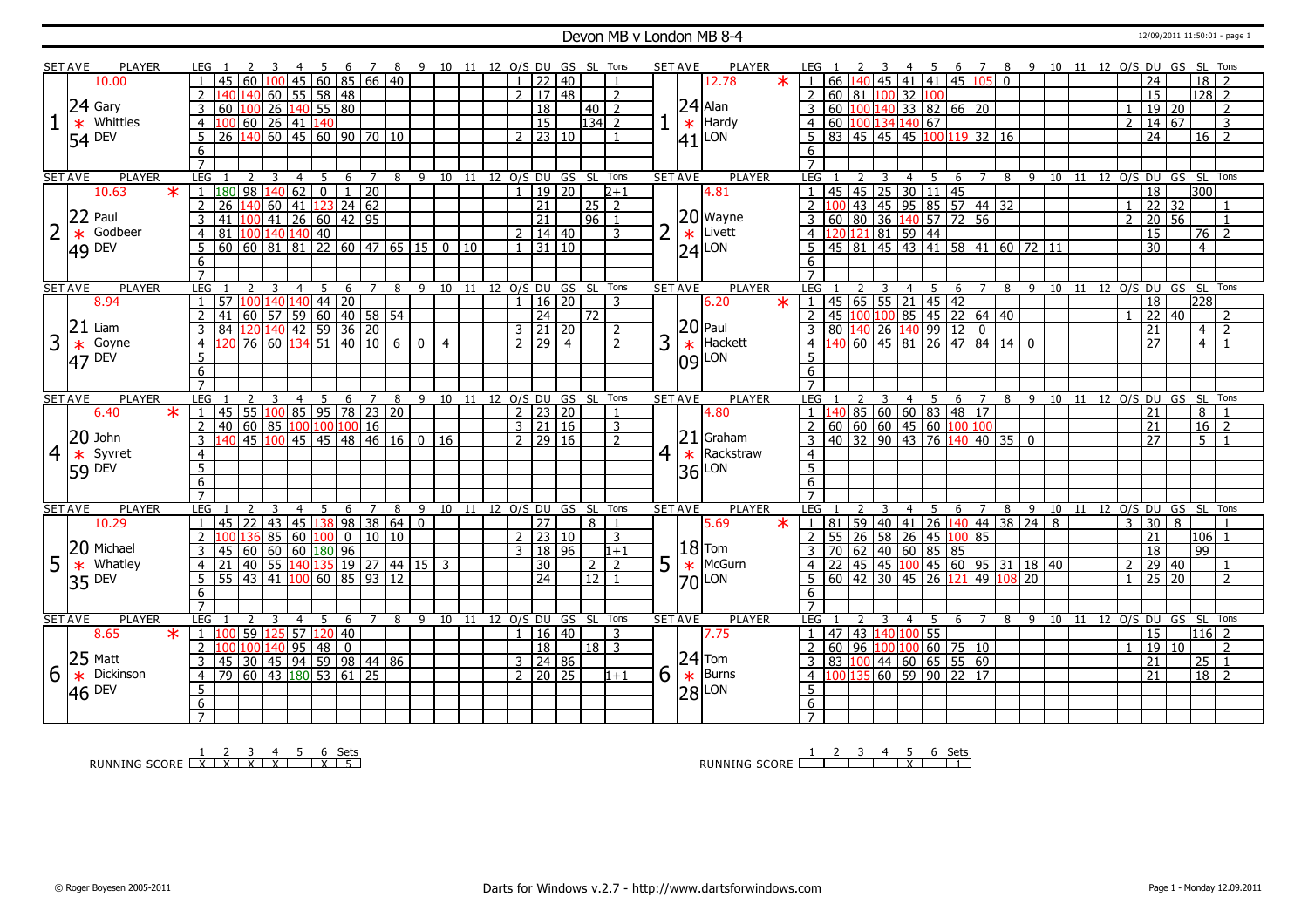#### Devon MB v London MB 8-4 12/09/2011 11:50:02 - page 2

|                | <b>SET AVE</b> |                       | <b>PLAYER</b>   |                 | LEG 1           |                |                |                                                |                | -5 | - 6            | $\overline{7}$                                                   |                | 8 9 10 11 12 0/S DU GS SL Tons                         |                   |                 |              |                     |       |                              |                | <b>SET AVE</b> |        |                      | PLAYER                          |         | LEG 1           |       |                   |                |                        | - 5                                                                          |                |                |                 |                                                           |                         |                |                 |                     |                 | 6 7 8 9 10 11 12 O/S DU GS SL Tons |  |
|----------------|----------------|-----------------------|-----------------|-----------------|-----------------|----------------|----------------|------------------------------------------------|----------------|----|----------------|------------------------------------------------------------------|----------------|--------------------------------------------------------|-------------------|-----------------|--------------|---------------------|-------|------------------------------|----------------|----------------|--------|----------------------|---------------------------------|---------|-----------------|-------|-------------------|----------------|------------------------|------------------------------------------------------------------------------|----------------|----------------|-----------------|-----------------------------------------------------------|-------------------------|----------------|-----------------|---------------------|-----------------|------------------------------------|--|
|                |                | 4.20                  |                 |                 | $\overline{26}$ |                |                | 59                                             |                |    |                | 58 60 38 20                                                      |                |                                                        |                   |                 |              | $\overline{24}$     |       | $\overline{20}$              | $\overline{2}$ |                |        |                      | 5.62                            | $\star$ |                 |       | 1   66   32   100 |                |                        | $25 \mid 43 \mid 65 \mid 122 \mid 28 \mid 20$                                |                |                |                 |                                                           |                         | $\overline{2}$ | $\overline{26}$ | 20                  |                 | $\overline{2}$                     |  |
|                |                |                       |                 | $\overline{2}$  |                 |                |                | 57 19 45 68 46 58                              |                |    |                |                                                                  |                |                                                        |                   |                 |              | $\sqrt{18}$         |       | 208                          |                |                |        |                      |                                 |         |                 |       |                   |                |                        | $2\left 100\right 140\left 60\right 24\left 83\right 94$                     |                |                |                 |                                                           |                         | $\overline{3}$ |                 | 18 94               |                 | $\overline{2}$                     |  |
|                |                | $ 18 $ Jason          |                 | 3               | 93              |                |                |                                                |                |    |                |                                                                  |                | 41 45 100 39 57 43 58 25                               |                   |                 |              | $3 \mid 27 \mid 25$ |       |                              |                |                |        |                      | $ 20 $ Jimmy                    |         |                 |       |                   |                |                        | 3 60 41 54 57 42 40 60 47 80                                                 |                |                |                 |                                                           |                         |                | $\overline{27}$ |                     | 20              |                                    |  |
| 17             |                | Hill                  |                 |                 |                 |                |                |                                                |                |    |                |                                                                  |                | 60 30 61 40 44 40 58 36                                |                   |                 |              | $\overline{27}$     |       |                              |                |                |        |                      | Foster                          |         |                 |       |                   |                |                        | $4 \mid 41 \mid 39 \mid 66 \mid 100 \mid 45 \mid 60 \mid 40 \mid 78 \mid 32$ |                |                |                 |                                                           |                         | $\mathbf{1}$   |                 | $25 \overline{)32}$ |                 |                                    |  |
|                | $\ast$         |                       |                 |                 |                 |                |                |                                                |                |    |                |                                                                  |                |                                                        |                   |                 |              |                     |       | 32                           |                |                |        | $\ast$               |                                 |         |                 |       |                   |                |                        |                                                                              |                |                |                 |                                                           |                         |                |                 |                     |                 |                                    |  |
|                |                | $ 17 $ DEV            |                 | 5               |                 |                |                |                                                |                |    |                |                                                                  |                |                                                        |                   |                 |              |                     |       |                              |                |                |        |                      | $ 67 $ LON                      |         | 5               |       |                   |                |                        |                                                                              |                |                |                 |                                                           |                         |                |                 |                     |                 |                                    |  |
|                |                |                       |                 | 6               |                 |                |                |                                                |                |    |                |                                                                  |                |                                                        |                   |                 |              |                     |       |                              |                |                |        |                      |                                 |         | 6               |       |                   |                |                        |                                                                              |                |                |                 |                                                           |                         |                |                 |                     |                 |                                    |  |
|                |                |                       |                 |                 |                 |                |                |                                                |                |    |                |                                                                  |                |                                                        |                   |                 |              |                     |       |                              |                |                |        |                      |                                 |         |                 |       |                   |                |                        |                                                                              |                |                |                 |                                                           |                         |                |                 |                     |                 |                                    |  |
|                | <b>SET AVE</b> |                       | <b>PLAYER</b>   | LEG             |                 | $\overline{2}$ | $\overline{3}$ |                                                |                |    |                | 4 5 6 7 8                                                        |                |                                                        |                   |                 |              |                     |       | 9 10 11 12 O/S DU GS SL Tons |                | <b>SET AVE</b> |        |                      | <b>PLAYER</b>                   |         | LEG             |       |                   | $\overline{3}$ |                        | $4 \quad 5 \quad 6 \quad 7$                                                  |                |                |                 |                                                           |                         |                |                 |                     |                 | 8 9 10 11 12 0/S DU GS SL Tons     |  |
|                |                | 3.76                  | $\ast$          |                 |                 |                |                |                                                |                |    |                | 56 60 60 85 57 83 60 40                                          |                |                                                        |                   |                 | $\mathbf{1}$ |                     | 22 40 |                              |                |                |        |                      | 4.00                            |         |                 |       |                   |                |                        | 85   38   60   60   60   40                                                  |                |                |                 |                                                           |                         |                | 21              |                     | 58              |                                    |  |
|                |                |                       |                 | 2               |                 |                |                | 60 100 45 137 139 20                           |                |    |                |                                                                  |                |                                                        |                   |                 | $\mathbf{1}$ | $16 \overline{)20}$ |       |                              | 3              |                |        |                      |                                 |         |                 |       |                   |                |                        | 58   40   76   100   60   85                                                 |                |                |                 |                                                           |                         |                | 18              |                     | $\overline{82}$ |                                    |  |
|                |                | $ 25 $ Ian            |                 | $\overline{3}$  |                 |                |                |                                                |                |    |                | 45 60 94 84 98 60 60                                             |                |                                                        |                   |                 |              | $2 \mid 20 \mid 60$ |       |                              |                |                |        |                      | $22$ Matt                       |         |                 |       |                   |                |                        | 3 100 41 100 55 43 96                                                        |                |                |                 |                                                           |                         |                | $\overline{18}$ |                     | $\overline{66}$ | $\overline{2}$                     |  |
| 8              | $\ast$         | Knight                |                 | $\overline{4}$  |                 |                |                |                                                |                |    |                |                                                                  |                |                                                        |                   |                 |              |                     |       |                              |                | 8              |        | $\ast$               | Winzar                          |         | $\overline{4}$  |       |                   |                |                        |                                                                              |                |                |                 |                                                           |                         |                |                 |                     |                 |                                    |  |
|                | 91             | DEV                   |                 | 5               |                 |                |                |                                                |                |    |                |                                                                  |                |                                                        |                   |                 |              |                     |       |                              |                |                |        |                      | 75 LON                          |         | $\overline{5}$  |       |                   |                |                        |                                                                              |                |                |                 |                                                           |                         |                |                 |                     |                 |                                    |  |
|                |                |                       |                 | 6               |                 |                |                |                                                |                |    |                |                                                                  |                |                                                        |                   |                 |              |                     |       |                              |                |                |        |                      |                                 |         | 6               |       |                   |                |                        |                                                                              |                |                |                 |                                                           |                         |                |                 |                     |                 |                                    |  |
|                |                |                       |                 | $\overline{7}$  |                 |                |                |                                                |                |    |                |                                                                  |                |                                                        |                   |                 |              |                     |       |                              |                |                |        |                      |                                 |         | $\overline{7}$  |       |                   |                |                        |                                                                              |                |                |                 |                                                           |                         |                |                 |                     |                 |                                    |  |
|                | <b>SET AVE</b> |                       | <b>PLAYER</b>   | LEG             |                 |                | 3              |                                                | $\overline{4}$ | 5  | 6              | $\overline{7}$                                                   | 8              |                                                        | $9 \overline{10}$ | $\overline{11}$ |              |                     |       | 12 O/S DU GS SL Tons         |                | <b>SET AVE</b> |        |                      | <b>PLAYER</b>                   |         | LEG             |       |                   |                | $\overline{4}$         | 5                                                                            | 6              | $\overline{7}$ | 8               |                                                           | 9 10 11 12 0/S DU GS SL |                |                 |                     |                 | Tons                               |  |
|                |                | 8.28                  |                 | $\overline{1}$  |                 |                |                | 45 26 100 140 100                              |                |    |                | 26   100   140   100   50   40<br>  59   85   100   45   37   20 |                |                                                        |                   |                 |              | $2 \mid 20 \mid 40$ |       |                              | 3              |                |        |                      | 6.92                            | $\ast$  |                 |       |                   |                | 1   55   46   60   100 |                                                                              |                | $50$ 43 28     |                 |                                                           |                         |                | 21              |                     |                 | l119 1                             |  |
|                |                |                       |                 | $\overline{2}$  |                 |                |                |                                                |                |    |                |                                                                  |                | $\begin{array}{ c c c c c } \hline 0 & 10 \end{array}$ |                   |                 |              | $\overline{27}$     |       | $10 \mid 2$                  |                |                |        |                      |                                 |         |                 |       |                   |                |                        | 2 81 25 15 44 41 100 43 134 18                                               |                |                |                 |                                                           |                         | $\mathbf{1}$   |                 | 25 18               |                 | $\overline{z}$                     |  |
|                |                |                       | $19$ Terence    | $\overline{3}$  |                 |                |                | $\frac{60}{60}$ 60 60 60 60 60                 |                |    |                |                                                                  |                | $\frac{1}{24}$ 57 20 30                                |                   |                 |              | $\overline{30}$     |       | $\overline{10}$              |                |                |        |                      | $ 18 $ Chris                    |         |                 |       |                   |                |                        |                                                                              |                |                |                 | $3   44   85   42   60   81   41   100   28   0   0   20$ |                         | $\overline{2}$ |                 | $\overline{32}$ 20  |                 | $\overline{1}$                     |  |
| $\overline{9}$ | $\ast$         |                       | Ashton          | $\overline{4}$  |                 |                |                | $55$ 81 59 140                                 |                |    | 45 113         | $\mathbf{0}$                                                     | $\overline{4}$ |                                                        |                   |                 |              | $\overline{24}$     |       | 4                            | $\mathcal{D}$  | 9              |        |                      | $\frac{*}{85}$ Cope<br>Copeland |         |                 |       |                   |                |                        | 4 26 81 60 60 121 137                                                        |                | $\mathbf{0}$   | $\overline{16}$ |                                                           |                         | $\mathbf{1}$   | $\overline{22}$ | 16                  |                 | $\overline{2}$                     |  |
|                |                | $ 60 $ DEV            |                 | 5               |                 |                |                |                                                |                |    |                |                                                                  |                |                                                        |                   |                 |              |                     |       |                              |                |                |        |                      |                                 |         | 5.              |       |                   |                |                        |                                                                              |                |                |                 |                                                           |                         |                |                 |                     |                 |                                    |  |
|                |                |                       |                 | 6               |                 |                |                |                                                |                |    |                |                                                                  |                |                                                        |                   |                 |              |                     |       |                              |                |                |        |                      |                                 |         | 6               |       |                   |                |                        |                                                                              |                |                |                 |                                                           |                         |                |                 |                     |                 |                                    |  |
|                |                |                       |                 |                 |                 |                |                |                                                |                |    |                |                                                                  |                |                                                        |                   |                 |              |                     |       |                              |                |                |        |                      |                                 |         | $\overline{7}$  |       |                   |                |                        |                                                                              |                |                |                 |                                                           |                         |                |                 |                     |                 |                                    |  |
|                | <b>SET AVE</b> |                       | <b>PLAYER</b>   | LEG             |                 |                |                |                                                | $\overline{4}$ | 5  |                |                                                                  |                | 6 7 8 9 10 11 12 0/S DU GS SL Tons                     |                   |                 |              |                     |       |                              |                | <b>SET AVE</b> |        |                      | <b>PLAYER</b>                   |         | LEG             |       |                   |                |                        | 4 <sub>5</sub>                                                               |                |                |                 |                                                           |                         |                |                 |                     |                 | 6 7 8 9 10 11 12 O/S DU GS SL Tons |  |
|                |                | 7.07                  | $\ast$          | $\overline{1}$  |                 |                |                |                                                |                |    |                | 55 85 45 59 85 55<br>96 140 85 60 40                             |                |                                                        |                   |                 |              | $\overline{21}$     |       | 16                           |                |                |        |                      | 7.80                            |         |                 |       |                   |                |                        | 140 60 40 60 40 97 64                                                        |                |                |                 |                                                           |                         | $\overline{3}$ | 21              | 64                  |                 |                                    |  |
|                |                |                       |                 | $\overline{2}$  | 80              |                |                |                                                |                |    |                |                                                                  |                |                                                        |                   |                 |              | 3   18   40         |       |                              |                |                |        |                      | <b>Henry</b>                    |         |                 |       |                   |                | 60 81 140 85           | 100                                                                          | $\overline{3}$ |                |                 |                                                           |                         |                | 18              |                     | $\overline{32}$ | $\overline{2}$                     |  |
|                |                | $ 25 $ Shane          |                 | 3               | 38              |                |                |                                                |                |    |                | 59 86 100 126 68 24                                              |                |                                                        |                   |                 |              | 2   20   24         |       |                              | $\overline{2}$ |                |        | 23                   |                                 |         |                 |       |                   |                |                        | 41 100 100 38 54 41                                                          |                |                |                 |                                                           |                         |                | 18              |                     |                 | 127 2                              |  |
| 10             | $\ast$         | Joslin                |                 | $\overline{4}$  |                 |                |                | 40 100 59 45 60 97                             |                |    |                |                                                                  |                |                                                        |                   |                 |              | 3   18   97         |       |                              | $\overline{2}$ | [0]            |        | $\ast$               | Keet                            |         |                 |       |                   |                |                        | 4 100 26 81 100 41 59                                                        |                |                |                 |                                                           |                         |                | 18              |                     |                 | $94$   2                           |  |
|                |                | $82$ DEV              |                 | 5               |                 |                |                |                                                |                |    |                |                                                                  |                |                                                        |                   |                 |              |                     |       |                              |                |                |        | $ 35 _{\dots}^{Jnr}$ |                                 |         | 5               |       |                   |                |                        |                                                                              |                |                |                 |                                                           |                         |                |                 |                     |                 |                                    |  |
|                |                |                       |                 | $6\overline{6}$ |                 |                |                |                                                |                |    |                |                                                                  |                |                                                        |                   |                 |              |                     |       |                              |                |                |        |                      | LON                             |         | 6 <sup>1</sup>  |       |                   |                |                        |                                                                              |                |                |                 |                                                           |                         |                |                 |                     |                 |                                    |  |
|                |                |                       |                 | $\overline{7}$  |                 |                |                |                                                |                |    |                |                                                                  |                |                                                        |                   |                 |              |                     |       |                              |                |                |        |                      |                                 |         | $\overline{7}$  |       |                   |                |                        |                                                                              |                |                |                 |                                                           |                         |                |                 |                     |                 |                                    |  |
|                | <b>SET AVE</b> |                       | PLAYER          | LEG             |                 | 2              | 3              |                                                | 4              | -5 | 6              | 7                                                                | 8              | - 9                                                    | 10                | 11              |              | 12 O/S DU GS SL     |       |                              | Tons           | <b>SET AVE</b> |        |                      | <b>PLAYER</b>                   |         | LEG             |       | 2                 | 3              | 4                      | 5                                                                            | 6              | 7              | 8               |                                                           | 9 10 11 12 O/S DU GS SL |                |                 |                     |                 | Tons                               |  |
|                |                | 3.25                  |                 |                 |                 |                |                |                                                |                |    |                | 44   81   24   23   60   40   45                                 |                |                                                        |                   |                 |              | $\overline{21}$     |       | 184                          |                |                |        |                      | 5.21                            | $\ast$  |                 | 1 100 |                   |                |                        | 60 60 60 100 89 24 8                                                         |                |                |                 |                                                           |                         | $\mathbf{1}$   | $\overline{22}$ | 8                   |                 | 2                                  |  |
|                |                |                       |                 | 2               |                 |                |                | $\boxed{64}$ $\boxed{100}$ 60 $\boxed{100}$ 42 |                |    |                | $\mathbf{0}$                                                     |                |                                                        |                   |                 |              | $\overline{21}$     |       | 10                           | -3             |                |        |                      |                                 |         |                 |       |                   |                |                        | 2 60 100 100 85 82 34 40                                                     |                |                |                 |                                                           |                         | $\mathcal{P}$  | $\overline{20}$ | 40                  |                 | $\overline{2}$                     |  |
|                |                | $19$ Tom              |                 | $\mathbf{3}$    |                 |                |                |                                                |                |    |                | $60$ 59 60 77 60 60 65 40                                        |                |                                                        |                   |                 |              | $\overline{24}$     |       | 20                           |                |                |        |                      | $22$ Tony                       |         |                 |       |                   |                |                        | 3 22 44 60 43 121                                                            |                |                | 81 58 32 40     |                                                           |                         | $\mathbf{1}$   | $\overline{25}$ | 40                  |                 | $\overline{1}$                     |  |
|                | $ 11 *$        |                       | Humphreys       | $\overline{4}$  |                 |                |                |                                                |                |    |                |                                                                  |                |                                                        |                   |                 |              |                     |       |                              |                |                | $ 1 *$ |                      | Hamit                           |         | $\overline{4}$  |       |                   |                |                        |                                                                              |                |                |                 |                                                           |                         |                |                 |                     |                 |                                    |  |
|                |                | $53$ DEV              |                 | $\overline{5}$  |                 |                |                |                                                |                |    |                |                                                                  |                |                                                        |                   |                 |              |                     |       |                              |                |                |        |                      | $ 43 $ LON                      |         | $\overline{5}$  |       |                   |                |                        |                                                                              |                |                |                 |                                                           |                         |                |                 |                     |                 |                                    |  |
|                |                |                       |                 | 6               |                 |                |                |                                                |                |    |                |                                                                  |                |                                                        |                   |                 |              |                     |       |                              |                |                |        |                      |                                 |         | 6               |       |                   |                |                        |                                                                              |                |                |                 |                                                           |                         |                |                 |                     |                 |                                    |  |
|                |                |                       |                 | $\overline{7}$  |                 |                |                |                                                |                |    |                |                                                                  |                |                                                        |                   |                 |              |                     |       |                              |                |                |        |                      |                                 |         |                 |       |                   |                |                        |                                                                              |                |                |                 |                                                           |                         |                |                 |                     |                 |                                    |  |
|                | <b>SET AVE</b> |                       | <b>PLAYER</b>   | LEG             |                 |                |                |                                                | $\overline{4}$ | 5  | 6              | $\overline{7}$                                                   | 8              | $\mathsf{Q}$                                           |                   |                 |              |                     |       | 10 11 12 O/S DU GS SL Tons   |                | <b>SET AVE</b> |        |                      | PLAYER                          |         | <b>LEG</b>      |       |                   |                | $\overline{4}$         | -5                                                                           | - 6            | $\overline{7}$ |                 |                                                           |                         |                |                 |                     |                 | 8 9 10 11 12 0/S DU GS SL Tons     |  |
|                |                | 6.17                  | $\star$         | $\overline{1}$  |                 |                |                | 45 52 60 140 92                                |                |    |                | 9                                                                | $\overline{3}$ |                                                        |                   |                 |              | 2   23   3          |       |                              | 2              |                |        |                      | 6.87                            |         |                 |       |                   |                |                        | 1 55 26 100 38 30 125 111                                                    |                |                |                 |                                                           |                         |                | 21              |                     |                 | $16$ 3                             |  |
|                |                |                       |                 | 2               | 83              |                |                | 140 40 85 137                                  |                |    | $\overline{0}$ | 16                                                               |                |                                                        |                   |                 |              | $3 \ 21 \ 16$       |       |                              | $\overline{2}$ |                |        |                      |                                 |         |                 |       |                   |                |                        | 2 41 7 60 60 125 38 100                                                      |                |                |                 |                                                           |                         |                | 21              |                     | $\overline{70}$ | $\overline{z}$                     |  |
|                | 21             | Phil                  |                 | 3               |                 |                |                |                                                |                |    |                |                                                                  |                | 60   26   41   41   25   92   60   56                  |                   |                 |              | 3   27   56         |       |                              |                |                |        |                      | $ 21 $ David                    |         |                 |       |                   |                |                        | $3   76   81   60   45   25   24   40   126$                                 |                |                |                 |                                                           |                         |                | $\overline{24}$ |                     | $\overline{24}$ |                                    |  |
|                |                |                       | $\star$ Stewart | $\overline{4}$  |                 |                |                |                                                |                |    |                |                                                                  |                |                                                        |                   |                 |              |                     |       |                              |                | $\mathcal{P}$  |        | $\ast$               | Goodwin                         |         | $\overline{4}$  |       |                   |                |                        |                                                                              |                |                |                 |                                                           |                         |                |                 |                     |                 |                                    |  |
|                |                | $ 17 $ <sup>DEV</sup> |                 | $5\overline{)}$ |                 |                |                |                                                |                |    |                |                                                                  |                |                                                        |                   |                 |              |                     |       |                              |                |                |        |                      | LON                             |         | $\overline{5}$  |       |                   |                |                        |                                                                              |                |                |                 |                                                           |                         |                |                 |                     |                 |                                    |  |
|                |                |                       |                 | $6\overline{6}$ |                 |                |                |                                                |                |    |                |                                                                  |                |                                                        |                   |                 |              |                     |       |                              |                |                |        | 11                   |                                 |         | $6\overline{6}$ |       |                   |                |                        |                                                                              |                |                |                 |                                                           |                         |                |                 |                     |                 |                                    |  |
|                |                |                       |                 | $\overline{7}$  |                 |                |                |                                                |                |    |                |                                                                  |                |                                                        |                   |                 |              |                     |       |                              |                |                |        |                      |                                 |         | $\overline{7}$  |       |                   |                |                        |                                                                              |                |                |                 |                                                           |                         |                |                 |                     |                 |                                    |  |
|                |                |                       |                 |                 |                 |                |                |                                                |                |    |                |                                                                  |                |                                                        |                   |                 |              |                     |       |                              |                |                |        |                      |                                 |         |                 |       |                   |                |                        |                                                                              |                |                |                 |                                                           |                         |                |                 |                     |                 |                                    |  |

7 8 9 10 11 12 Sets<br>RUNNING SCORE <u>| X | X | X | X | 8</u>

OP: Devon MB - Ian Knight 25.91 \*

RUNNING SCORE 7 X 8 9 X 10 11 X 12 Sets 4

OP: London MB - Tony Hamit 22.43 \*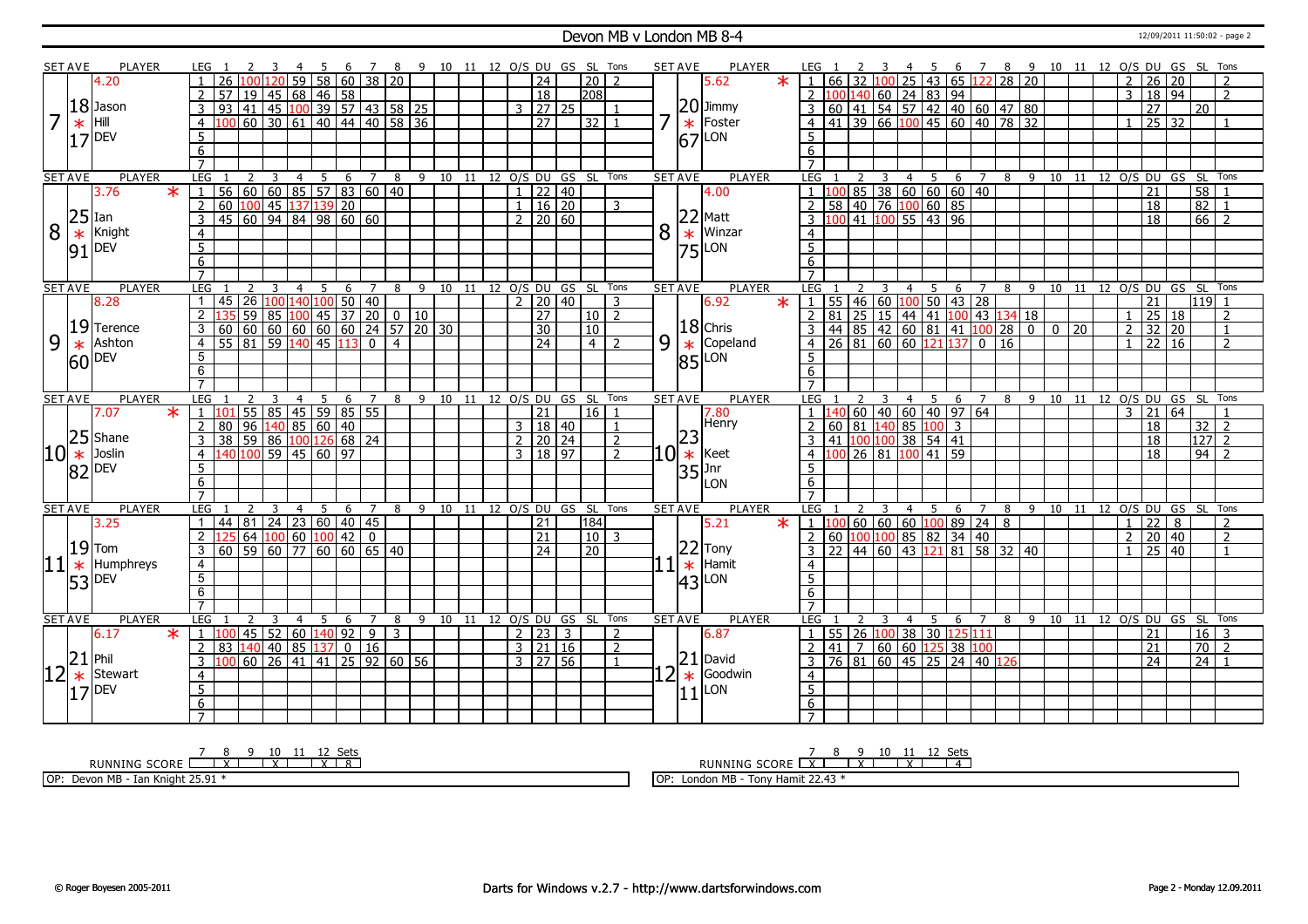### Devon MB

# London MB

| <b>PLAYER</b>        |    | <b>W/L WON LOST</b> | AVE   | <b>TAVE</b> | POINTS DARTS TON TON+180 TONS PLAYER |                 |              |    |         |                      | W/L WON LOST |    | AVE   | TAVE  | POINTS DARTS TON TON+ 180 TONS |      |    |                 |              |           |
|----------------------|----|---------------------|-------|-------------|--------------------------------------|-----------------|--------------|----|---------|----------------------|--------------|----|-------|-------|--------------------------------|------|----|-----------------|--------------|-----------|
| <b>Gary Whittles</b> |    |                     |       | 24.54 10.00 | 2331                                 | 95              |              |    | $8 + 0$ | <b>IAlan Hardy</b>   |              |    | 24.41 | 12.78 | 2343                           | 96   | 8  |                 | 0            | 11+0      |
| Paul Godbeer         |    |                     |       | 22.49 10.63 | 2384                                 | 106             |              |    | $8 + 1$ | <b>IWavne Livett</b> |              |    | 20.24 | 4.81  | 2125                           | 105  |    |                 | 0            | $4 + 0$   |
| Liam Goyne           |    |                     | 21.47 | 8.94        | 1932                                 | 90 <sub>1</sub> |              |    |         | 7+0   Paul Hackett   |              |    | 20.09 | 6.20  | 1768                           | 88   |    |                 | 0            | $5 + 0$   |
| John Syvret          |    |                     | 20.59 | 6.40        | 1503 <sub>1</sub>                    | 73 <sub>1</sub> |              |    |         | 6+0 Graham Rackstraw |              |    | 21.36 | 4.80  | 1474                           | 69   |    |                 | $\mathbf{0}$ | $4 + 0$   |
| Michael Whatley      |    |                     |       | 20.35 10.29 | 2483                                 | 122             | <sub>6</sub> |    | $8 + 1$ | <b>Tom McGurn</b>    |              |    | 18.70 | 5.69  | 2300                           | 123  |    |                 | 0            | $5 + 0$   |
| Matt Dickinson       |    |                     | 25.46 | 8.65        | 1986                                 | 78              |              |    | 7+1     | <b>Tom Burns</b>     |              |    | 24.28 | 7.75  | 1845                           | 76   | 6  |                 | 0            | $7 + 0$   |
| Jason Hill           |    |                     | 18.17 | 4.20        | 744                                  | 96              |              | ΩI | $4 + 0$ | Jimmy Foster         |              |    | 20.67 | 5.62  | 1984                           | 96   |    |                 | 0            | $5 + 0$   |
| Ian Knight           |    |                     | 25.91 | 3.76        | 1503                                 | 58              |              | 01 |         | 3+0   Matt Winzar    |              |    | 22.75 | 4.00  | 1297                           | 57   |    |                 | 0            | $4 + 0$   |
| Terence Ashton       |    |                     | 19.60 | 8.28        | 1980                                 | 101             |              |    |         | 7+0 Chris Copeland   |              |    | 18.85 | 6.92  | 1885                           | 100  | 6  |                 | 0            | $6 + 0$   |
| Shane Joslin         |    |                     | 25.82 | .07         | 1988                                 | 77 <sub>1</sub> |              |    |         | 6+0 Henry Keet Jnr   |              |    | 23.35 | .80   | 1751                           | 75   |    |                 | $\mathbf{0}$ | $7 + 0$   |
| Tom Humphreys        |    |                     | 19.53 | 3.25        | 1289                                 | 66              |              | 01 |         | 3+0 Tony Hamit       |              |    | 22.43 | 5.21  | 1503                           | 67   |    |                 | 0            | $5 + 0$   |
| Phil Stewart         |    |                     | 21.17 | 6.17        | 1503                                 | 71 <sub>1</sub> |              |    | $5 + 0$ | David Goodwin        |              |    | 21.11 | 6.87  | 1393                           | 66   | 6  |                 | 0            | $6+0$     |
| <b>TOTALS</b>        | 28 | 19                  | 21.90 |             | 22626                                | 1033            | 48           | 21 |         | 3 172+31TOTALS       | 19           | 28 | 21.28 |       | 21668                          | 1018 | 55 | 14 <sub>1</sub> |              | $0 69+0 $ |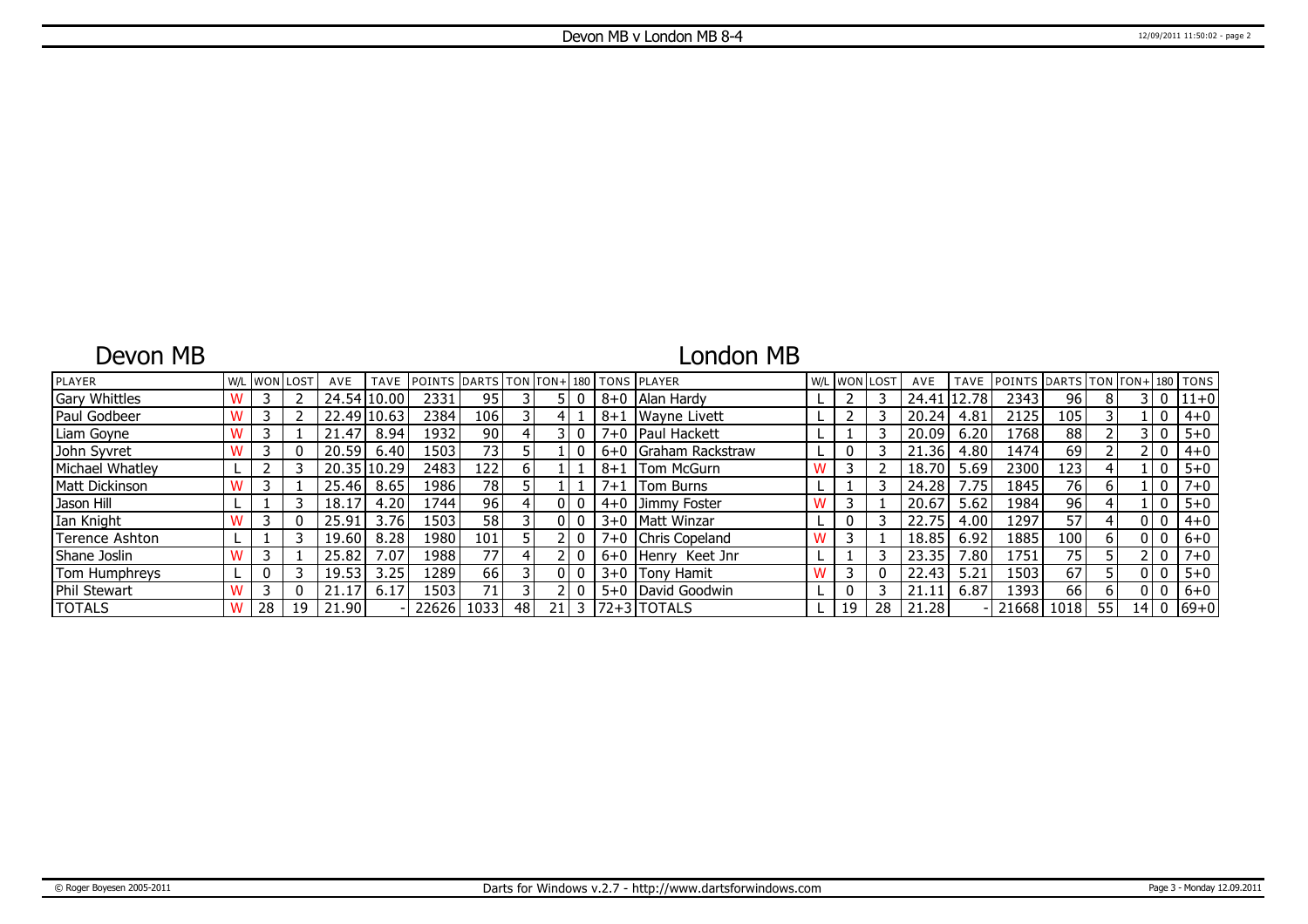#### **Devon WB v London WB 2-4** 12/09/2011 11:49:27 - page 1

|                | <b>SET AVE</b> | PLAYER                    |                 |                                                                                                      |                                                                                                                   |                   |                 |     |                  |                |                 |                         |                |                |                 |               |                                  |                | 8 9 10 11 12 O/S DU GS SL Tons |                | <b>SET AVE</b> |                 | PLAYER                                               |                |                              |                    |                 |                |    | - 6 |                                      |                                                       |          | 7 8 9 10 11 12 O/S DU GS SL Tons                                                                                                                                                                                       |                |                |                |                 |                     |                 |                                  |                |
|----------------|----------------|---------------------------|-----------------|------------------------------------------------------------------------------------------------------|-------------------------------------------------------------------------------------------------------------------|-------------------|-----------------|-----|------------------|----------------|-----------------|-------------------------|----------------|----------------|-----------------|---------------|----------------------------------|----------------|--------------------------------|----------------|----------------|-----------------|------------------------------------------------------|----------------|------------------------------|--------------------|-----------------|----------------|----|-----|--------------------------------------|-------------------------------------------------------|----------|------------------------------------------------------------------------------------------------------------------------------------------------------------------------------------------------------------------------|----------------|----------------|----------------|-----------------|---------------------|-----------------|----------------------------------|----------------|
|                |                | 7.30                      |                 | 43                                                                                                   |                                                                                                                   | 85                | 85              |     | 6                | 2              |                 |                         |                |                |                 | $\mathcal{R}$ | $\overline{21}$                  | $\mathcal{D}$  |                                | $\overline{z}$ |                |                 | 7.26                                                 |                | $1 \overline{22}$            | 161                | 55              | $85 - 41$      |    |     | 22 101                               |                                                       |          |                                                                                                                                                                                                                        |                |                |                |                 |                     |                 | $114$ 1                          |                |
|                |                |                           | 2               | 45                                                                                                   | 60   65                                                                                                           |                   | 22              | 66  | 11   40          |                |                 | $125$ 47                | $\overline{0}$ |                |                 |               | $\overline{30}$                  |                | l 20 l                         | $\overline{1}$ |                |                 |                                                      |                |                              |                    |                 |                |    |     | 2   98   15   81   11   25   45   22 |                                                       |          | 119 51 34                                                                                                                                                                                                              |                |                | $\mathbf{1}$   |                 | $28 \overline{)34}$ |                 |                                  | $\overline{1}$ |
|                |                | $18$ Marie                |                 |                                                                                                      |                                                                                                                   |                   |                 |     |                  |                |                 |                         |                |                |                 |               | $\overline{24}$                  |                |                                |                |                |                 | $19$ Tina                                            |                |                              |                    |                 |                |    |     |                                      |                                                       |          |                                                                                                                                                                                                                        |                |                | $\overline{2}$ |                 | $26 \overline{)39}$ |                 |                                  |                |
|                |                |                           | $\overline{3}$  |                                                                                                      | $60$ 50 52                                                                                                        |                   |                 |     | 25 81 100 43 50  |                |                 |                         |                |                |                 |               |                                  |                | 40                             |                |                |                 |                                                      |                |                              |                    |                 |                |    |     |                                      | 60 85 45 121 26 45 23 57 39                           |          |                                                                                                                                                                                                                        |                |                |                |                 |                     |                 |                                  |                |
|                | $\ast$         | Martin                    | $\overline{4}$  |                                                                                                      | 27 100 39 125 40 95 35 20 20<br>26 25 26 58 60 41 82 66                                                           |                   |                 |     |                  |                |                 |                         |                |                |                 |               |                                  | 25 20          |                                | $\overline{2}$ |                | $\ast$          | Hamilton                                             |                | $85$ 38 140 66 140 0         |                    |                 |                |    |     | $\sqrt{24}$                          | $\mathbf{0}$                                          |          |                                                                                                                                                                                                                        |                |                |                | 24              |                     |                 | 8                                | $\overline{2}$ |
|                | 177            | DEV                       | 5               |                                                                                                      |                                                                                                                   |                   |                 |     |                  |                |                 |                         |                |                |                 |               | $\overline{24}$                  |                | 1117                           |                |                | 06              | LON                                                  | 5              |                              |                    |                 |                |    |     |                                      | 28 105 85 79 58 55 51 24 16                           |          |                                                                                                                                                                                                                        |                |                | $2^{\circ}$    |                 | 26 16               |                 |                                  |                |
|                |                |                           | 6               |                                                                                                      |                                                                                                                   |                   |                 |     |                  |                |                 |                         |                |                |                 |               |                                  |                |                                |                |                |                 |                                                      | 6              |                              |                    |                 |                |    |     |                                      |                                                       |          |                                                                                                                                                                                                                        |                |                |                |                 |                     |                 |                                  |                |
|                |                |                           | $\overline{7}$  |                                                                                                      |                                                                                                                   |                   |                 |     |                  |                |                 |                         |                |                |                 |               |                                  |                |                                |                |                |                 |                                                      |                |                              |                    |                 |                |    |     |                                      |                                                       |          |                                                                                                                                                                                                                        |                |                |                |                 |                     |                 |                                  |                |
|                | <b>SET AVE</b> | <b>PLAYER</b>             | LEG             |                                                                                                      | 2                                                                                                                 | 3                 | $\overline{4}$  | 5   | 6                | $\overline{7}$ | 8               | 9                       |                |                |                 |               |                                  |                | 10 11 12 O/S DU GS SL Tons     |                | <b>SET AVE</b> |                 | <b>PLAYER</b>                                        | LEG            |                              |                    |                 | $\overline{4}$ | 5  |     | 6 7                                  |                                                       |          | 8 9 10 11 12 0/S DU GS SL Tons                                                                                                                                                                                         |                |                |                |                 |                     |                 |                                  |                |
|                |                | $\overline{\ast}$<br>2.40 | $\mathbf{1}$    |                                                                                                      | 18 52 26 55 45 33 22 30<br>45 26 60 60 41 53 45 70 35 26 40<br>100 41 22 60 140 84 30 21 0<br>76 26 5 45 41 41 26 |                   |                 |     |                  |                |                 |                         |                |                |                 |               | $\overline{24}$                  |                | 220                            |                |                |                 | 3.21                                                 |                |                              |                    |                 |                |    |     |                                      |                                                       |          | $\begin{array}{ c c c c c c c c c c c } \hline 1&68&66&41&83&81&92&50&20\\ \hline 2&25&47&40&45&45&43&25&100&30&45&42\\ \hline 3&41&85&76&28&60&60&100&27&24\\ \hline 4&30&85&26&30&121&99&28&82\\ \hline \end{array}$ |                |                | $\overline{2}$ |                 | 23 20               |                 |                                  |                |
|                |                |                           | $\overline{2}$  |                                                                                                      |                                                                                                                   |                   |                 |     |                  |                |                 |                         |                |                |                 |               | $1 \overline{)31 \overline{)40}$ |                |                                |                |                |                 |                                                      |                |                              |                    |                 |                |    |     |                                      |                                                       |          |                                                                                                                                                                                                                        |                |                |                | $\overline{33}$ |                     |                 | $\overline{14}$ 1                |                |
|                |                | $ 14 $ Trisha             | $\overline{3}$  |                                                                                                      |                                                                                                                   |                   |                 |     |                  |                |                 |                         |                |                |                 |               | $\overline{27}$                  |                | 3 <sup>1</sup>                 | $\overline{2}$ |                |                 |                                                      |                |                              |                    |                 |                |    |     |                                      |                                                       |          |                                                                                                                                                                                                                        |                |                | $\mathbf{1}$   |                 | $25 \overline{)24}$ |                 |                                  |                |
|                | $\ast$         | Penberthy                 | $\overline{4}$  |                                                                                                      |                                                                                                                   |                   |                 |     |                  |                |                 |                         |                |                |                 |               | $\overline{21}$                  |                | $\sqrt{241}$                   |                | $\overline{2}$ |                 | $\left  \frac{18}{18} \right $ Relly                 |                |                              |                    |                 |                |    |     |                                      |                                                       |          |                                                                                                                                                                                                                        |                |                | 3              |                 | 24 82               |                 |                                  |                |
|                | 95             | <b>DEV</b>                | 5               |                                                                                                      |                                                                                                                   |                   |                 |     |                  |                |                 |                         |                |                |                 |               |                                  |                |                                |                |                |                 | $\frac{1}{95}$ Bobb                                  | -5             |                              |                    |                 |                |    |     |                                      |                                                       |          |                                                                                                                                                                                                                        |                |                |                |                 |                     |                 |                                  |                |
|                |                |                           | 6               |                                                                                                      |                                                                                                                   |                   |                 |     |                  |                |                 |                         |                |                |                 |               |                                  |                |                                |                |                |                 |                                                      | 6              |                              |                    |                 |                |    |     |                                      |                                                       |          |                                                                                                                                                                                                                        |                |                |                |                 |                     |                 |                                  |                |
|                |                |                           | $\overline{7}$  |                                                                                                      |                                                                                                                   |                   |                 |     |                  |                |                 |                         |                |                |                 |               |                                  |                |                                |                |                |                 |                                                      | $\overline{7}$ |                              |                    |                 |                |    |     |                                      |                                                       |          |                                                                                                                                                                                                                        |                |                |                |                 |                     |                 |                                  |                |
|                | <b>SET AVE</b> | <b>PLAYER</b>             |                 | LEG 1                                                                                                |                                                                                                                   | 3                 | $\overline{4}$  | - 5 | 6                | $\overline{7}$ | $\overline{8}$  |                         |                |                |                 |               |                                  |                | 9 10 11 12 0/S DU GS SL Tons   |                | <b>SET AVE</b> |                 | <b>PLAYER</b>                                        | LEG            |                              |                    |                 | $\overline{4}$ | 5  | 6   |                                      |                                                       |          | 7 8 9 10 11 12 O/S DU GS SL Tons                                                                                                                                                                                       |                |                |                |                 |                     |                 |                                  |                |
|                |                | 3.80                      | $\overline{1}$  | l 41                                                                                                 | 140                                                                                                               | 42                | $\overline{36}$ |     | 26 83 47         |                | $\overline{38}$ | $\overline{8}$          |                |                |                 |               | $0$ 20 10 1 37 10                |                |                                |                |                |                 | 2.00<br>$\ast$                                       |                | 1   45   100                 |                    | $\overline{95}$ |                |    |     |                                      |                                                       |          | $141 \mid 60 \mid 55 \mid 41 \mid 24 \mid 20 \mid 0 \mid 10 \mid 5$                                                                                                                                                    |                |                |                | 39              |                     |                 | 5                                |                |
|                |                |                           |                 |                                                                                                      | 60                                                                                                                | $\overline{78}$   | $ 81\rangle$    |     | $100$ 45 80      |                | $\overline{19}$ | 16                      |                |                |                 |               | 2   26   16                      |                |                                |                |                |                 |                                                      | 2              | 45 100                       |                    |                 |                |    |     |                                      |                                                       |          |                                                                                                                                                                                                                        |                |                |                | $\overline{24}$ |                     |                 | $\overline{98}$                  |                |
|                |                | $ 16 $ Jane               |                 |                                                                                                      |                                                                                                                   |                   |                 |     |                  |                |                 |                         |                |                |                 |               | $\overline{24}$                  |                | 51                             |                |                |                 | $ 16 $ Lisa                                          |                |                              |                    |                 |                |    |     |                                      | 45 100 30 30 40 72 26 60<br>40 60 62 55 68 60 80 9 67 |          |                                                                                                                                                                                                                        |                |                | $\mathsf{3}$   |                 | 27 67               |                 |                                  |                |
| 3              | $\ast$         | Wiltshire                 | $\overline{4}$  | 32                                                                                                   |                                                                                                                   |                   |                 |     |                  |                |                 |                         |                |                |                 |               | $\overline{30}$                  |                | 40                             |                | 3              | $\ast$          | Dunford                                              |                |                              |                    |                 |                |    |     |                                      |                                                       |          |                                                                                                                                                                                                                        |                |                | $\overline{3}$ |                 | $30 \mid 32$        |                 |                                  |                |
|                |                | <b>DEV</b>                | 5               | 41                                                                                                   | 45 23 7 33 42 66 94<br>45 85 26 72 43 81 45 22 10<br>41 30 90 27 60 80 44 14                                      |                   |                 |     |                  |                |                 |                         |                |                |                 |               | 27                               |                | $\overline{74}$                |                |                |                 | LON                                                  |                |                              |                    |                 |                |    |     |                                      |                                                       |          | 4 21 85 41 60 45 60 87 48 22 32<br>5 60 60 45 45 60 43 60 23 73 32                                                                                                                                                     |                |                | $\mathbf{1}$   |                 | $\frac{1}{28}$ 32   |                 |                                  |                |
|                | 25             |                           | 6               |                                                                                                      |                                                                                                                   |                   |                 |     |                  |                |                 |                         |                |                |                 |               |                                  |                |                                |                |                | 23              |                                                      | 6              |                              |                    |                 |                |    |     |                                      |                                                       |          |                                                                                                                                                                                                                        |                |                |                |                 |                     |                 |                                  |                |
|                |                |                           | $\overline{7}$  |                                                                                                      |                                                                                                                   |                   |                 |     |                  |                |                 |                         |                |                |                 |               |                                  |                |                                |                |                |                 |                                                      | $\overline{7}$ |                              |                    |                 |                |    |     |                                      |                                                       |          |                                                                                                                                                                                                                        |                |                |                |                 |                     |                 |                                  |                |
|                | <b>SET AVE</b> | <b>PLAYER</b>             | <b>LEG</b>      |                                                                                                      |                                                                                                                   |                   | 4               |     | 6                |                | 8               | 9                       | 10             | -11            | 12 <sup>7</sup> |               | O/S DU                           |                | GS SL                          | Tons           | <b>SET AVE</b> |                 | <b>PLAYER</b>                                        | LEG            |                              |                    |                 | 4              |    | 6   |                                      | 8                                                     | -9       | 10                                                                                                                                                                                                                     | - 11           |                |                |                 | 12 0/S DU GS SL     |                 |                                  | Tons           |
|                |                |                           |                 |                                                                                                      |                                                                                                                   |                   |                 |     |                  |                |                 |                         |                |                |                 |               |                                  |                |                                | $\overline{1}$ |                |                 |                                                      |                |                              | $1 \ 26 \ 100 \ 7$ |                 |                |    |     |                                      |                                                       |          |                                                                                                                                                                                                                        |                |                |                | 21              |                     |                 | 220                              |                |
|                |                |                           |                 |                                                                                                      |                                                                                                                   |                   |                 |     |                  |                |                 |                         |                |                |                 |               |                                  |                |                                |                |                |                 |                                                      |                |                              |                    |                 |                |    |     |                                      |                                                       |          |                                                                                                                                                                                                                        |                |                |                |                 |                     |                 |                                  |                |
|                |                | 5.39<br>$\star$           | $\overline{1}$  | $\sqrt{45}$ 85 83                                                                                    |                                                                                                                   |                   | 28              |     |                  | 100 84 36 40   |                 |                         |                |                |                 |               | $2 \mid 23 \mid 40$              |                |                                |                |                |                 | 1.00                                                 |                |                              |                    |                 |                |    |     | $66$ 15 26 41                        |                                                       |          |                                                                                                                                                                                                                        |                |                |                |                 |                     |                 |                                  |                |
|                |                |                           | $\overline{2}$  |                                                                                                      |                                                                                                                   |                   |                 |     |                  |                |                 |                         |                |                |                 |               | $2 \mid 26 \mid 40$              |                |                                | $\mathbf{R}$   |                |                 |                                                      |                |                              |                    |                 |                |    |     |                                      |                                                       |          |                                                                                                                                                                                                                        |                |                |                | $\overline{27}$ |                     | 160             |                                  |                |
|                |                | Christine                 | $\overline{3}$  |                                                                                                      |                                                                                                                   |                   |                 |     |                  |                |                 |                         |                |                |                 |               | $\overline{33}$                  |                | $16$   1                       |                |                |                 | $14$ Jane                                            |                |                              |                    |                 |                |    |     |                                      |                                                       |          |                                                                                                                                                                                                                        |                |                | $\mathcal{P}$  | 32              | 56                  |                 |                                  |                |
| $\overline{4}$ | $\ast$         | Kinnaird                  | $\overline{4}$  | 100 123 116 7 43 26 22 24 40<br>43 44 45 30 81 36 100 50 36 4 16<br>26 43 81 41 60 55 41 45 73 20 16 |                                                                                                                   |                   |                 |     |                  |                |                 |                         |                |                |                 |               | $1 \overline{)31 \overline{)16}$ |                |                                |                | 4              | $\ast$          | Johnson                                              |                |                              |                    |                 |                |    |     |                                      |                                                       |          | 2 45 26 41 60 22 80 30 11 26<br>3 45 60 17 36 96 45 28 21 37 60 56<br>4 83 70 41 60 71 60 28 32 31 0 5                                                                                                                 |                |                |                | $\overline{33}$ |                     | $\overline{20}$ |                                  |                |
|                |                | 59 DEV                    | $5\overline{)}$ |                                                                                                      |                                                                                                                   |                   |                 |     |                  |                |                 |                         |                |                |                 |               |                                  |                |                                |                |                |                 | LON<br>19                                            | 5              |                              |                    |                 |                |    |     |                                      |                                                       |          |                                                                                                                                                                                                                        |                |                |                |                 |                     |                 |                                  |                |
|                |                |                           | $6\overline{6}$ |                                                                                                      |                                                                                                                   |                   |                 |     |                  |                |                 |                         |                |                |                 |               |                                  |                |                                |                |                |                 |                                                      | 6              |                              |                    |                 |                |    |     |                                      |                                                       |          |                                                                                                                                                                                                                        |                |                |                |                 |                     |                 |                                  |                |
|                |                |                           | $\overline{7}$  |                                                                                                      |                                                                                                                   |                   |                 |     |                  |                |                 |                         |                |                |                 |               |                                  |                |                                |                |                |                 |                                                      |                |                              |                    |                 |                |    |     |                                      |                                                       |          |                                                                                                                                                                                                                        |                |                |                |                 |                     |                 |                                  |                |
|                | <b>SET AVE</b> | PLAYER                    | LEG             |                                                                                                      | $\overline{z}$                                                                                                    | 3                 | $\overline{4}$  | -5  | 6                | $\overline{7}$ | 8               | 9                       |                |                |                 |               |                                  |                | 10 11 12 0/S DU GS SL Tons     |                | SET AVE        |                 | PLAYER                                               | <b>LEG</b>     |                              |                    | 3               | 4 <sub>5</sub> |    | 6   | $\overline{7}$                       |                                                       |          | 8 9 10 11 12 0/S DU GS SL Tons                                                                                                                                                                                         |                |                |                |                 |                     |                 |                                  |                |
|                |                |                           | $\overline{1}$  | 29                                                                                                   | $ 31\rangle$                                                                                                      | 25                |                 |     | $29$ 41 35 13 77 |                |                 |                         |                |                |                 |               | $\overline{24}$                  |                | 221                            |                |                |                 | 2.25                                                 |                |                              |                    |                 |                |    |     |                                      | $1   45   125   45   60   80   17   43   78   8$      |          |                                                                                                                                                                                                                        |                |                |                | 25              | 8                   |                 |                                  |                |
|                |                |                           |                 | 95                                                                                                   | $ 43\rangle$                                                                                                      | 29 43             |                 |     |                  |                |                 | 21 29 42 43 37 39 21 43 |                |                |                 |               | 42                               |                | 16                             |                |                |                 |                                                      |                |                              |                    |                 |                |    |     |                                      | 85 66 45 45 41 45 55 40                               |          | $54$ 17 0                                                                                                                                                                                                              |                | $\overline{4}$ |                | 40              | $\overline{4}$      |                 |                                  |                |
|                | 12             | Moira                     | $\overline{3}$  |                                                                                                      | 21 19 31 53 41 39 47 83 26 41 27                                                                                  |                   |                 |     |                  |                |                 |                         |                |                |                 |               | $\overline{33}$                  |                | $\overline{73}$                |                |                |                 | $15$ Lynda                                           |                |                              |                    |                 |                |    |     |                                      |                                                       |          | $3  100  85  60  26  55  45  94  27  7  0$                                                                                                                                                                             | $\overline{0}$ | $\overline{2}$ | $\mathbf{1}$   |                 | $34 \mid 2$         |                 |                                  |                |
| 5              | $\ast$         | Mortimer                  | $\overline{4}$  |                                                                                                      |                                                                                                                   |                   |                 |     |                  |                |                 |                         |                |                |                 |               |                                  |                |                                |                | 5              | $\ast$          | Biondini                                             | $\overline{4}$ |                              |                    |                 |                |    |     |                                      |                                                       |          |                                                                                                                                                                                                                        |                |                |                |                 |                     |                 |                                  |                |
|                |                | <b>DEV</b>                | 5               |                                                                                                      |                                                                                                                   |                   |                 |     |                  |                |                 |                         |                |                |                 |               |                                  |                |                                |                |                |                 | LON                                                  | $\overline{5}$ |                              |                    |                 |                |    |     |                                      |                                                       |          |                                                                                                                                                                                                                        |                |                |                |                 |                     |                 |                                  |                |
|                |                |                           | 6               |                                                                                                      |                                                                                                                   |                   |                 |     |                  |                |                 |                         |                |                |                 |               |                                  |                |                                |                |                | 18 <sup>l</sup> |                                                      | 6              |                              |                    |                 |                |    |     |                                      |                                                       |          |                                                                                                                                                                                                                        |                |                |                |                 |                     |                 |                                  |                |
|                |                |                           | $\overline{7}$  |                                                                                                      |                                                                                                                   |                   |                 |     |                  |                |                 |                         |                |                |                 |               |                                  |                |                                |                |                |                 |                                                      | $\overline{7}$ |                              |                    |                 |                |    |     |                                      |                                                       |          |                                                                                                                                                                                                                        |                |                |                |                 |                     |                 |                                  |                |
|                | <b>SET AVE</b> | PLAYER                    | LEG             |                                                                                                      | $\mathcal{L}$                                                                                                     | 3                 | $\overline{4}$  | -5  | 6                | 7              | 8               | 9                       | 10             |                |                 |               |                                  |                | 11 12 0/S DU GS SL Tons        |                | <b>SET AVE</b> |                 | PLAYER                                               | LEG            |                              |                    |                 |                | -5 | 6   | $\overline{z}$                       | 8                                                     |          | 9 10 11 12 0/S DU GS SL                                                                                                                                                                                                |                |                |                |                 |                     |                 |                                  | Tons           |
|                |                | $\star$<br>1.33           | $\vert 1 \vert$ | 30                                                                                                   | $\overline{24}$                                                                                                   | 29                | 45              | 59  | 95 35            |                | 57              | $55 \mid 36$            |                | $\overline{4}$ |                 |               | $\overline{33}$                  |                | $\overline{32}$                |                |                |                 | 6.00                                                 |                | $1 \mid 41 \mid 66 \mid 100$ |                    |                 |                |    |     |                                      |                                                       |          | 44 43 44 26 26 41 45 25                                                                                                                                                                                                |                |                | 3              | 33              | $\overline{25}$     |                 |                                  |                |
|                |                |                           | 2               | $\overline{41}$                                                                                      | $95 \mid 41$                                                                                                      |                   | $\overline{13}$ |     | 85 133 77        |                | $\overline{8}$  | $\overline{4}$          | $\overline{2}$ | $\overline{2}$ |                 |               | $\overline{31}$                  | $\overline{2}$ |                                |                |                |                 |                                                      |                | $2 \overline{26}$            |                    |                 |                |    |     |                                      |                                                       |          | $85   28   41   41   61   59   60   29   0   0$                                                                                                                                                                        |                |                |                | 33              |                     | 71              |                                  |                |
|                |                | $15$ Joyce                | $\overline{3}$  | $\overline{95}$                                                                                      | 57 58 79 29 57 29                                                                                                 |                   |                 |     |                  |                | $\overline{37}$ |                         |                |                |                 |               | $\overline{24}$                  |                | 60                             |                |                |                 | $ 15 $ Andrea                                        |                |                              |                    |                 |                |    |     |                                      | 3 76 15 100 41 80 45 60 84                            |          |                                                                                                                                                                                                                        |                |                | $2^{\circ}$    |                 | 23 84               |                 |                                  |                |
|                |                | Wilson                    | $\overline{4}$  | 41                                                                                                   | $\overline{41}$                                                                                                   |                   |                 |     |                  |                |                 | 8 8 2 30                |                |                |                 | $\mathcal{D}$ | $\overline{41}$                  | 8              |                                |                |                |                 | Walker                                               |                |                              |                    |                 |                |    |     |                                      |                                                       |          | $4   40   45   100   41   23   46   60   90   36   0   15   0$                                                                                                                                                         |                |                |                | 42              |                     |                 | $\overline{2}$<br>$\overline{1}$ |                |
| 6              | $\ast$         | <b>DEV</b>                | 5               |                                                                                                      | 36 85 52 59 45 52 15 60 73 24                                                                                     | 45 85 99 45 60 29 |                 |     |                  |                |                 |                         |                |                |                 |               | $1 \mid 28 \mid 24$              |                |                                |                | 6              |                 |                                                      |                |                              |                    |                 |                |    |     |                                      | $5   45   60   100   100   100   15   65   0$         | $\Omega$ |                                                                                                                                                                                                                        |                |                |                | $\overline{27}$ |                     |                 | $16 \mid 3$                      |                |
|                | 37             |                           | 6               |                                                                                                      |                                                                                                                   |                   |                 |     |                  |                |                 |                         |                |                |                 |               |                                  |                |                                |                |                |                 | $\begin{bmatrix} 1 \\ 1 \\ 2 \\ 9 \end{bmatrix}$ LON | 6              |                              |                    |                 |                |    |     |                                      |                                                       |          |                                                                                                                                                                                                                        |                |                |                |                 |                     |                 |                                  |                |

RUNNING SCORE 1 2 3 4 X 5 6 X Sets 2 OP: Devon WB - Christine Kinnaird 17.59 \*

RUNNING SCORE 1 X 2 X 3 X 4 5 X 6 Sets 4

OP: London WB - Tina Hamilton 19.06 \*